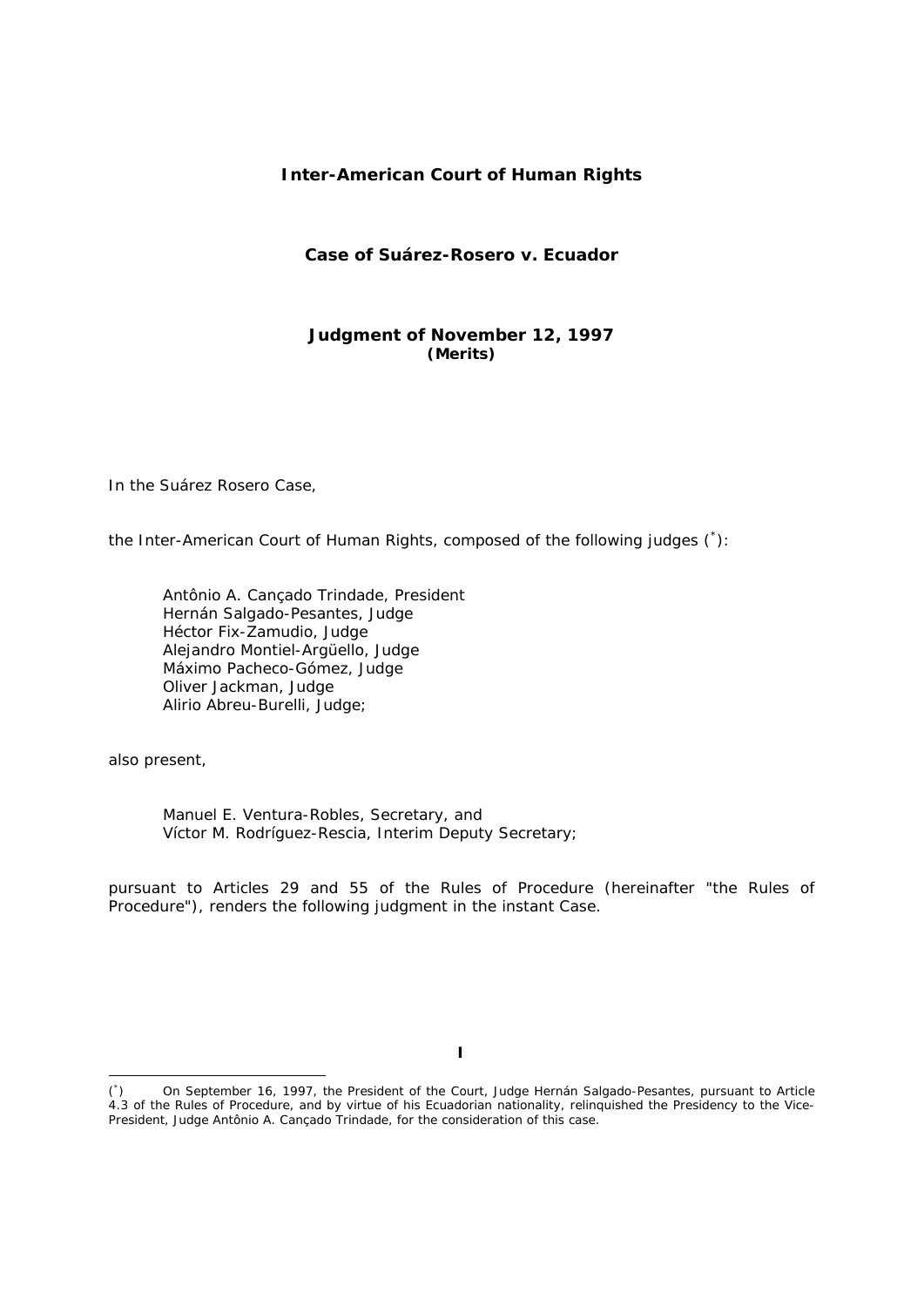#### **Introduction of the Case**

1. On December 22, 1995, the Inter-American Commission on Human Rights (hereinafter "the Commission" or "the Inter-American Commission") submitted to the Inter-American Court of Human Rights (hereinafter "the Court" of "the Inter-American Court") an application against the Republic of Ecuador (hereinafter "the State" or "Ecuador") originating in a petition (No. 11.273) received at the Secretariat of the Commission on February 24, 1994. In its application the Commission invoked Articles 50 and 51 of the American Convention on Human Rights (hereinafter "the Convention" or "the American Convention") and Articles 26 *et seq.* of the Rules of Procedure then in force.  $\binom{1}{1}$ ) The Commission submitted this Case for the Court to rule as to whether Ecuador had violated, to the detriment of Mr. Rafael Iván Suárez-Rosero, Articles 5 (Right to Humane Treatment), 7 (Right to Personal Liberty), 8 (Right to a Fair Trial), and 25 (Right to Judicial Protection), all in conjunction with Article 1 (Obligation to Respect Rights) of the Convention, resulting from

Mr. Suárez's arrest and detention in violation of a preexisting law; the failure to duly bring Mr. Suárez before a judicial official once he was in detention; the holding of Mr. Suárez in incommunicado detention for 36 days; the failure to respond adequately and effectively to his attempt to invoke the domestic judicial guarantees, as well as the State's failure to release him or show any intention of so doing, within a reasonable time, or to guarantee that he would be tried within an equally reasonable time to substantiate the charges brought against him.

The Commission asked the Court to rule that Ecuador had violated Article 2 of the Convention with its failure to adopt the domestic legal provisions for the enjoyment of the aforementioned rights and that

- a. it must adopt such measures as are necessary to ensure Mr. Suárez-Rosero's release and guarantee an exhaustive and prompt trial of his Case;
- b. it must ensure that violations such as those denounced in the instant Case do not recur in future;
- c. it must initiate a prompt and thorough investigation in order to establish responsibility for the violations in this Case and punish those responsible; and
- d. must make reparation to Mr. Suárez-Rosero for the consequences of the violations committed.

# 2. The Commission also asked the Court to declare

-

[that t]he exclusion of all persons accused under the Law on Drugs and Psychotropic Substances from the provision that requires a prompt trial or release, introduced in Law 04, denies juridical

Rules of Procedure, approved by the Court at its XXIIIth Regular Session held on January 9 and 18, 1991; amended on January 23, 1993; July 16, 1993; and December 2, 1995.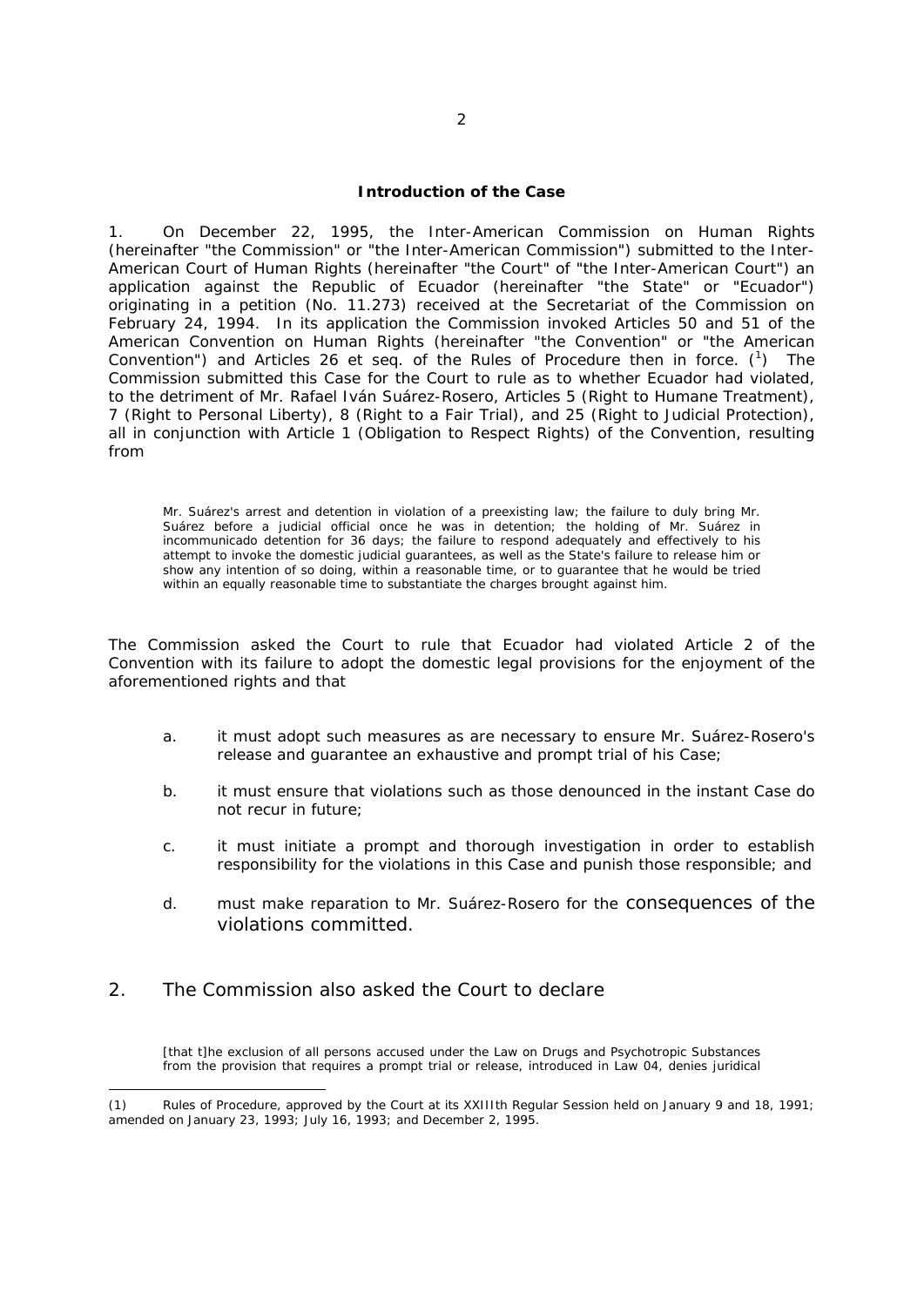protection to persons in that category, in violation of Article 2 of the American Convention[.]

### **II**

# **Jurisdiction**

3. The Court is competent to hear the present Case. Ecuador has been a State Party to the American Convention since December 28, 1977, and recognized the compulsory jurisdiction of the Court on July 24, 1984.

## **III**

#### **Proceedings before the Commission**

4. The instant case was initiated by the Commission on March 18, 1994, as a result of a petition submitted on February 24 of that year. On April 8, 1994, the relevant information was transmitted to Ecuador and it was granted a period of 90 days to furnish whatever information it considered relevant. The State submitted its reply on August 2, 1994.

5. The State's reply was transmitted to the petitioners on August 12, 1994. On September 15 of that year the Commission held a hearing in the Case, which was attended by a representative of Ecuador.

6. On September 28, 1994, the Commission placed itself at the disposal of the parties to initiate the friendly-settlement proceeding provided for in Article 48(1)(f) of the Convention.

7. No friendly settlement having been reached, on September 12, 1995, the Commission adopted report 11/95 which established in its final paragraphs that:

1. On the basis of information produced and the observations made, the Commission decides that in the case of Mr. Iván Rafael Suárez-Rosero the State of Ecuador had not fulfilled the obligation set forth in Article 1 of the Convention to respect the rights and freedoms recognized therein.

2. The Commission maintains that in the present Case the State of Ecuador has violated and continues to violate Mr. Iván Suárez right to personal liberty established in clauses 1 to 6 of Article 7; his right to a fair trial pursuant to Article 8(2) in general, and clauses (d) and (e) in particular. The State has violated his right to humane treatment provided for in Article  $5(1)$  and  $(2)$ ; and his right to judicial protection enshrined in Article 25. The State has also contravened Article 2 with the exclusionary provision of Article 114 (*sic*) of the Criminal Code.

3. The Commission also condemns Mr. Suárez's prolonged preventive detention and recommends that the Government:

a. adopt such measures as may be necessary to release him without prejudice to the continuation of his trial;

b. adopt effective measures to guarantee the thorough and prompt trial of this case, and the measures necessary to ensure that such violations are never repeated in future;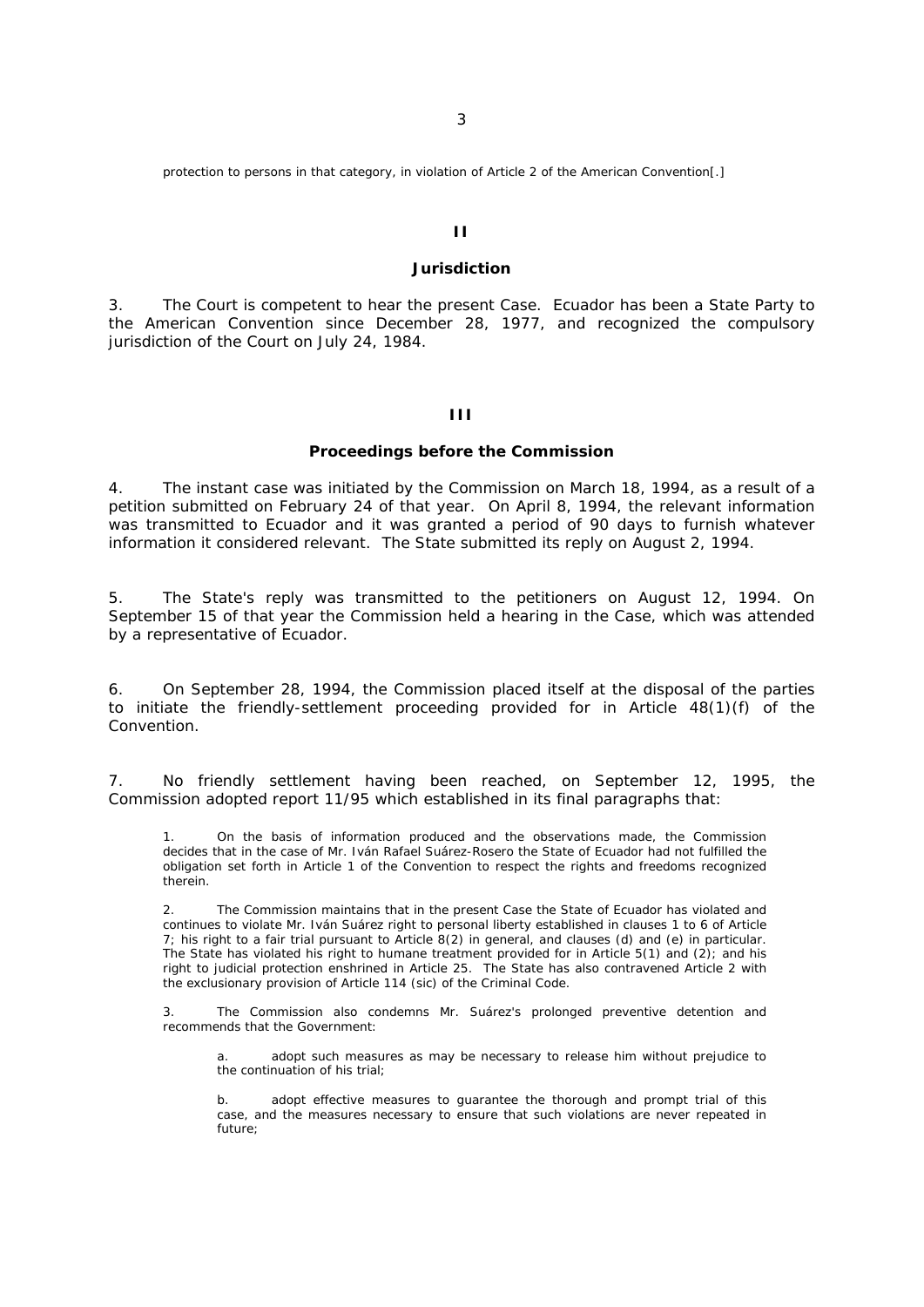institute forthwith a full inquiry to determine responsibility for the violations in this Case;

d. award Mr. Suárez reparation for the injuries suffered; and

e. adopt the necessary measures to amend Article 114 (*sic*) of the Criminal Code so as to comply with the American Convention and give full effect to the right to personal liberty.

8. This report was transmitted to the State on September 25, 1995, with the request that it inform the Commission of the measures taken, within 60 days of the date of notification.

9. On November 30, 1995, at the request of the State, the Commission granted a special extension of seven days for the submission of documents. Despite that extension, the Commission received no further communications from the State.

10. As decided at its 90th Regular Session (*supra,* para. 7), the Commission submitted the petition in this Case to the Inter-American Court.

### **IV**

#### **Proceesings before the Court**

11. The application before the Court was introduced on December 22, 1995. The Commission appointed Leo Valladares-Lanza as its delegate, David J. Padilla, Assistant Executive Secretary, and Elizabeth Abi-Mershed as its attorneys, and Alejandro Ponce-Villacís, William C. Harrell, Richard Wilson and Karen Musalo as their assistants. On March 12, 1996, the Inter-American Commission informed the Court that at its 91st Regular Session it had appointed Mr. Oscar Luján-Fappiano to replace Mr. Valladares-Lanza as its delegate in this Case.

12. The application was notified to the State by the Secretariat of the Court (hereinafter "the Secretariat"), together with its attachments, on January 16, 1996, following a preliminary examination by the President of the Court (hereinafter "the President"). On January 19, 1996, Ecuador asked the Court for a two-month extension for filing preliminary objections and answering the application. After consulting the other judges of the Court, on January 23, 1996, the President granted Ecuador a two-month extension for filing preliminary objections and a two-month extension for answering the application.

13. On January 29, 1996, the State informed the Court that

it [was to] be [understood] that it had received official notice of [the] application when it [was] received at its Ministry of Foreign Affairs in Spanish, which is its official language under its Political Constitution.

#### On the same day the President informed Ecuador that

the application in this case [was] duly and officially notified to the Republic of Ecuador on January 16, 1996, pursuant to Article 26 of the Rules of Procedure of the Court [and that ...] precisely in consideration of the fact that Spanish is the official language of Ecuador, this Court granted ... a two-month extension for replying to the petition and a two-month extension for filing preliminary objections.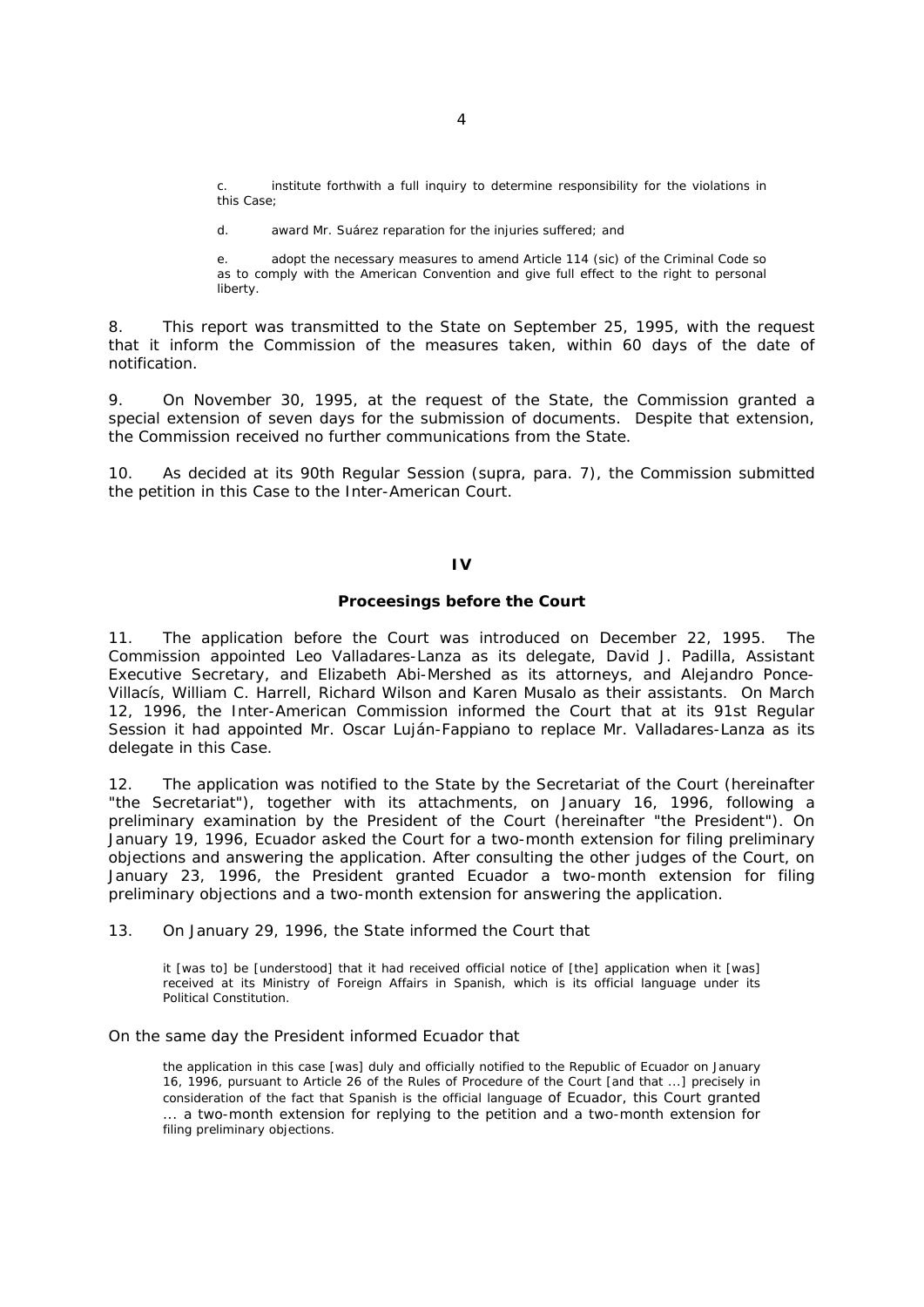14. On February 27, 1996, the State informed the Court that it had appointed Ambassador Mauricio Pérez-Martínez as its agent and on April 9 of that year it appointed Mr. Manuel Badillo-G. as its alternate agent. On April 3, 1997 Ecuador communicated its appointment of Counsellor Laura Donoso-de León as its agent to replace Ambassador Pérez-Martínez.

## 15. On May 29, 1996, the State submitted to the Court

certified copies of note No. 861 - CSQ - P- 96 of April 29, 1996, signed by the President of the Superior Court of Justice of Quito and the judicial decision issued on April 16, 1996, by the First Chamber of that Court, in which it [reported] that it [had] ordered the release of Mr. Rafael Iván Suárez-Rosero.

16. On June 7, 1996, Ecuador submitted its reply to the petition in this case, stating that the evidence it would invoke was "*essentially instrumental*" and asked the Court to

[r]efuse the petition and order it to be set aside, especially since it ha[d] been irrefutably prove[n] that Mr. Suárez-Rosero [had been] an accessory to such a serious crime which threatened not only the peace and security of the Ecuadorian State but, more particularly, the health of its population.

17. On June 10, 1996, the Secretariat, in accordance with the Order issued on February 2 of that year, in which it decided that it "[would] *admit only such evidence as is indicated in the application and answer*", requested the State to specify which "*essentially instrumental*" evidence it would produce in this case. On July 16, 1996, Ecuador presented thirteen documents as evidence.

18. On June 29, 1996, the Court asked the State and the Inter-American Commission to report whether they were wished to file, pursuant to Article 29(2) of the Rules of Procedure then in force, other written pleadings on the merits of the instant Case, for which it granted them until July 17, 1996. The Commission responded on July 18, 1996, stating that it did not wish to submit other pleadings at that stage in the proceedings. Ecuador did not respond to the Court's request.

19. On September 9, 1996, Ecuador submitted to the Court a brief in which it challenged three of the witnesses proposed by the Commission and asked for three new witnesses to be summoned to the hearings on merits in this case. On September 11, 1996, the Court issued an Order in which it decided to "[h]*ear the statements of Mr. Rafael Suárez-Rosero, Ms. Margarita Ramadán de Suárez, and Mr. Carlos Ramadán, the value of which* [would] *be assessed in the final judgment.*" That same day, the President informed the State that the Court had deemed the proposal of oral evidence at this stage of the case to be time-barred and asked it to clarify whether any of the reasons that would justify the late presentation of evidence would be applicable to the proposal made.

20. On October 4, 1996, the State submitted a brief to the Court, in which it repeated its request that the evidence proposed be allowed, and enclosed a certified copy of the judgment issued on that date by the President of the Superior Court of Justice of Quito, in which he declared that Mr. Suárez-Rosero had been an accessory to the crime of illicit traffic in narcotic drugs and psychotropic substances and sentenced him to two years in prison and a fine of two thousand times the normal minimum living wage. On February 5, 1997, the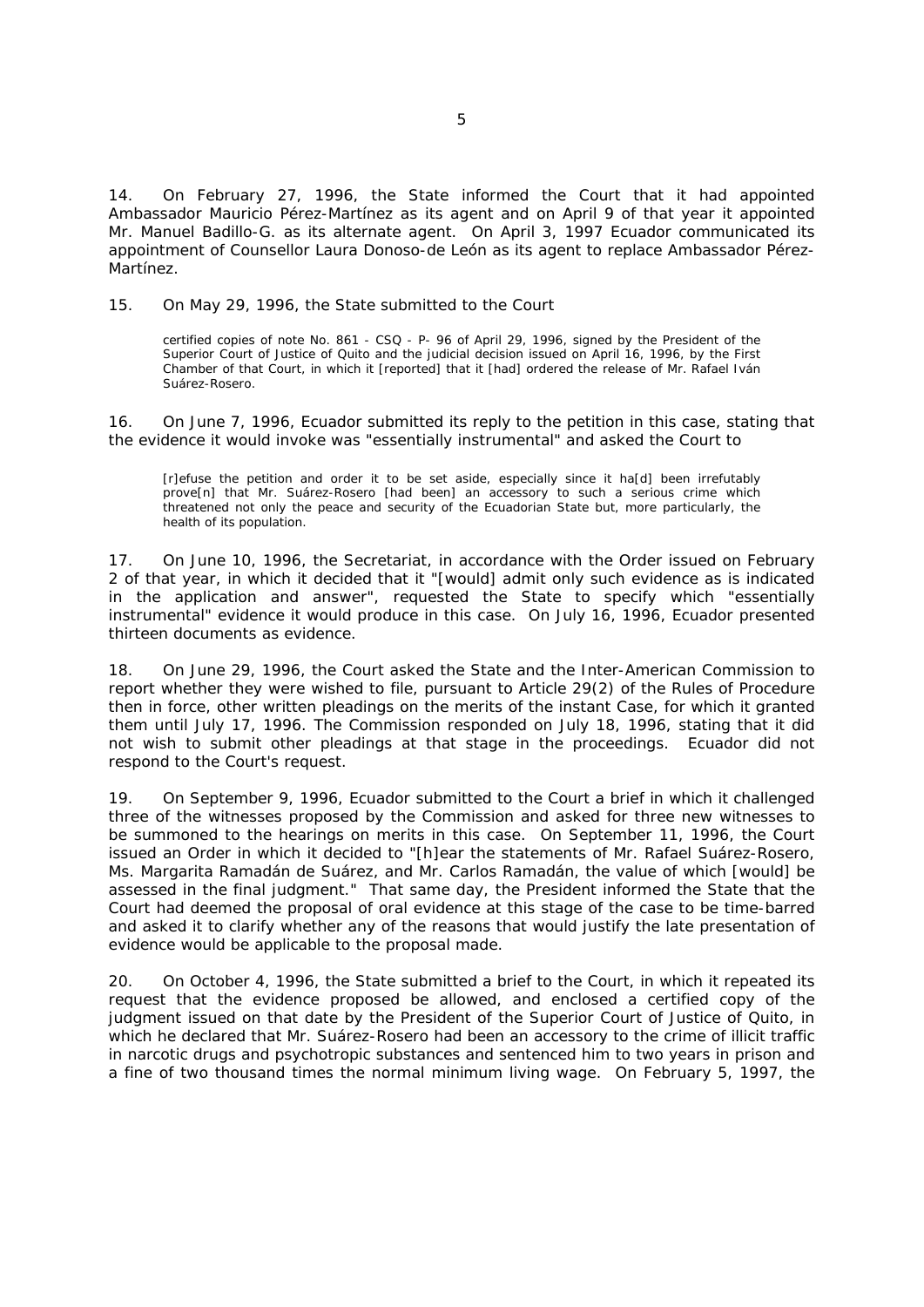Court rejected the State's proposal of oral evidence.  $(^2)$ 

21. On March 18, 1997, the President summoned the parties to a public hearing to be held at the seat of the Court on April 19 of that year in order to hear the statements of the witnesses and the expert report furnished by the Inter-American Commission. Likewise, the President instructed the Secretariat to inform the parties that they could, immediately after that evidence was received, present final oral arguments on the merits of the case.

22. On April 19, 1997, the Court heard the statements of the witnesses and the expert witness proposed by the Inter-American Commission.

There appeared before the Court,

for the Republic of Ecuador:

Laura Donoso-de León, agent; and Manuel Badillo-G., alternate agent;

for the Inter-American Commission:

David J. Padilla, Assistant Executive Secretary; Elizabeth Abi-Mershed, attorney; Alejandro Ponce, assistant; and Richard Wilson, assistant;

as witnesses proposed by the Inter-American Commission:

Margarita Ramadán de Suárez; Carlos Ramadán; Carmen Aguirre; and Rafael Iván Suárez-Rosero;

and as expert witness proposed by the Inter-American Commission:

Ernesto Albán-Gómez.

-

23. The following is the Court's summary of the statements of the witnesses and the expert's report.

a. *Testimony of Carlos Alberto Ramadán-Urbano, brother-in-law of Rafael Iván Suárez-Rosero* 

On the night of June 23, 1992, he was informed by telephone that Mr. Suárez-Rosero had been arrested by the police and was being detained at the Interpol offices in Quito. He did not know whether Mr. Suárez-Rosero had had any previous problems with the police. He was unable to see him personally until July 28, 1992, but took him clothes and food and exchanged brief notes with him through "pasadores". As of July 28, 1992, when he was able to see him for the first time, he

The organization Rights International, the Center for International Human Rights Law, Inc. dispatched to the Court a communication as an *amicus curiae* on June 14, 1997, and Mr. Raúl Moscoso-Álvarez submitted another to the Court on September 11, 1997.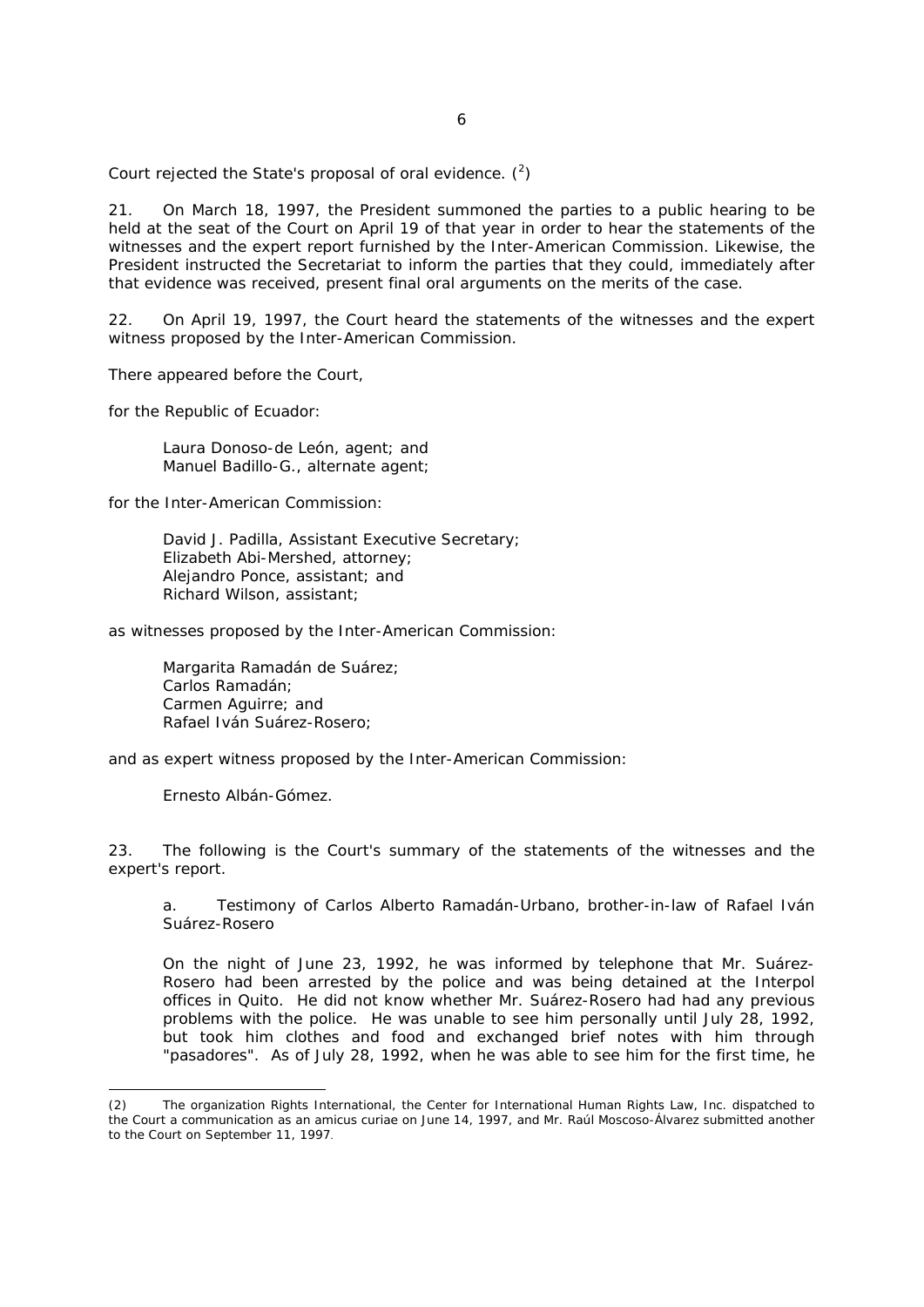took his sister Margarita to visit her husband twice a week. In addition to visiting his brother-in-law, he devoted all his time to arrangements for securing his release, such as retaining attorneys and seeing to other formalities. It being a drugs case, the attorneys were unwilling to take it on, so that numerous visits had to be made before he eventually found one who would.

# b. *Testimony of Margarita Ramadán de Suárez, wife of Rafael Iván Suárez-Rosero*

In June 1992 she was living in Quito with her husband, who worked as a security agent at the firm of Challenge Air Cargo. They have one daughter born in 1994. On June 23, 1992, she learned that Mr. Suárez-Rosero had been arrested. She tried to contact a lawyer the next day and went to the Comisión Ecuménica de Derechos Humanos [Ecumenical Human Rights Commission] (CEDHU) to seek help and discover how her husband was. During one of her early visits to his place of detention, she wrote a few words in a note and gave it to an officer, who later handed her a very brief note in which she recognized her husband's handwriting. She received his clothes every night and was struck by the fact that they always smelled strongly of damp. During the entire month that her husband was held incommunicado she tried to find an attorney and did so three days before the official police report was issued. She was not aware that she could have had access to a public defender nor did she know how many public defenders there were in Quito in 1992. In her view, the attorney was not guilty of the delaies in the case nor of lack of interest, and her brother helped with the arrangements. She was seldomly allowed to write to her husband between June 23 and July 28, 1992; she would scribble a few lines on the outside of the bag in which she sent his clothes. On July 28, 1992, she saw her husband for the first time since his arrest. She was allowed to visit him twice a week from then on. Mr. Suárez-Rosero was released on April 29, 1996; the order for his release had been ready 15 days before but was not executed because the officials charged with doing so kept forgetting and delaying matters. She has had a difficult time as a result of this Case; her husband is sometimes extremely depressed or suffers sudden mood swings.

# c. *Testimony of María del Carmen Aguirre-Charvet, former official of the Ecumenical Human Rights Commission (CEDHU)*

In June 1992 she was working in the legal department of the Ecumenical Commission. Margarita Ramadán made contact with her on June 24, 1992 or thereabouts. She helped her look for Mr. Suárez-Rosero and, to that end, spoke with Leonardo Carrión, Adviser to the Minister of the Home Office. Since this yielded no results, she presented an official note to the Adviser, who told her that she could not even leave the note in his office since the case was drug-related and he informed her that Mr. Suárez-Rosero would be incommunicado for approximately one month.

# d. *Testimony of Rafael Iván Suárez-Rosero, alleged victim in this case*

He never saw an arrest warrant. He was apprehended in the early hours of June 23, 1992, together with Mr. Nelson Salgado, by two hooded individuals traveling in an unmarked vehicle, who informed him that he was being arrested in connection with a report that the occupants of a "Trooper" were burning drugs in the Zámbiza ravine. They were taken to the Interpol offices, where they were placed in the cells at the back. He never saw or discovered the name of the person who had made the report. He had never taken part in the acts imputed to him. He was not allowed to inform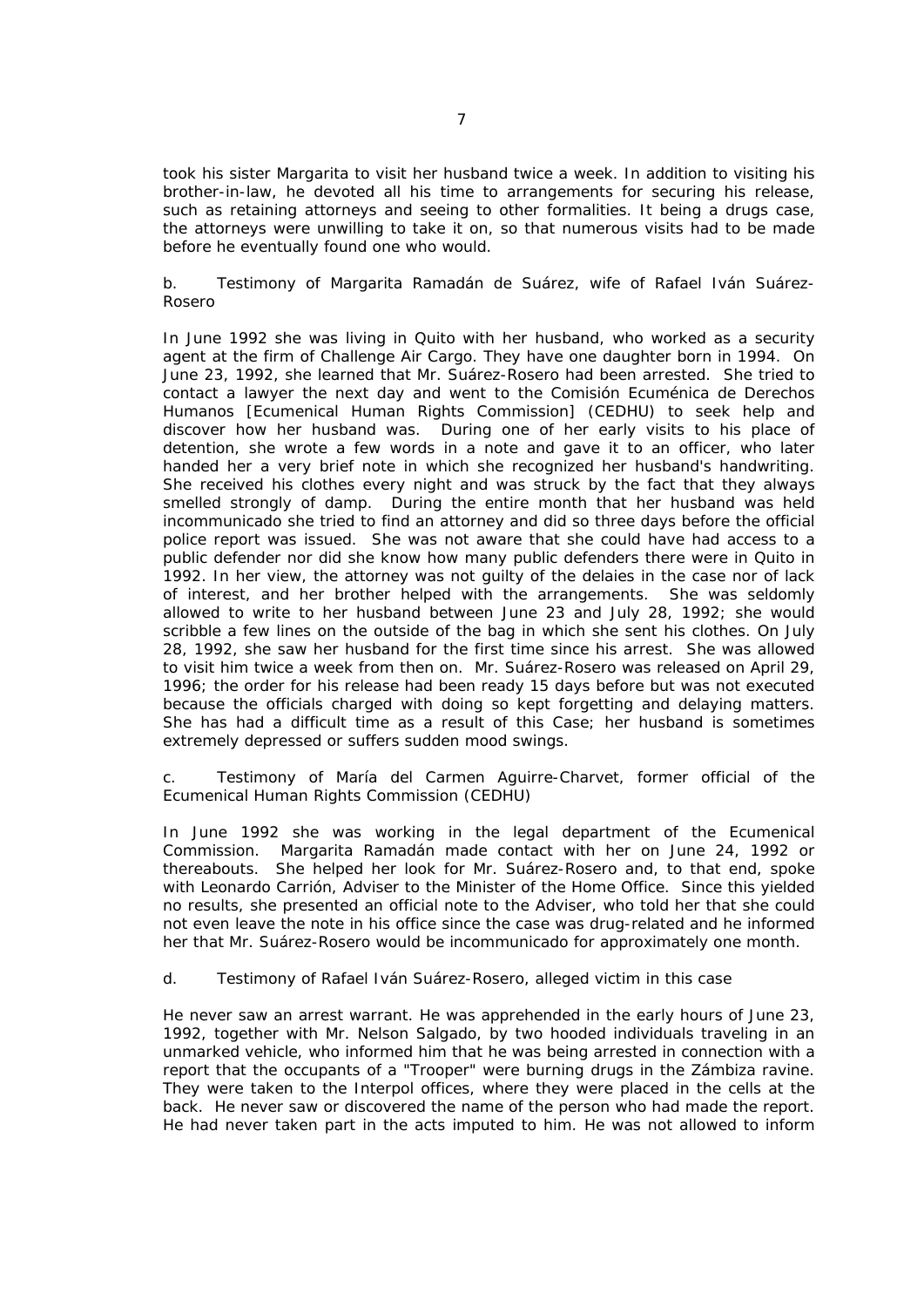his family of his arrest. He was imprisoned, and threatened in order to make him confess to his involvement. He was beaten throughout the afternoon; a bag was placed over his head and injected with tear gas; they threatened to place him in an electrified metal structure and a tank filled with water and accused him of trafficking in drugs; they threatened to summon his wife and put pressure on her to talk. Within 24 hours of his detention he gave a statement to the Third Prosecuting Attorney, who did not inform him that he had the right to a public legal counsel. His cell, measuring some 15 square meters, in which there were 17 people, was situated in a basement about two and a half meters below the level of the courtyard; it was damp and had no windows, ventilation or bed. He slept on a newspaper for 30 days. He caught pneumonia and was given a pain-killer and, at the end of his period of isolation, he was administered penicillin provided by his family. On July 23, 1992, a group of policemen from the Intervention and Rescue Squad beat him all the way to the courtyard with other detainees, made him place his hands on the nape of his neck and go down on all fours, forced him to confess that he was a drug trafficker and beat him; he was threatened and, after being blindfolded, he was forced to run around the courtyard. They told him they were going to kill him. During the period in which he was held incommunicado he lost 30 to 40 pounds because he was afraid to eat the food; he became allergic to certain substances and foods. On July 28, 1992, he was allowed to see his family. He was held in preventive detention for four years in a cell approximately four meters by two; he was allowed into the courtyard for four hours each day. Interviews with his attorney were always conducted in the presence of a policeman. He never appeared before a court. Since his release he has been in constant fear, and becomes agitated by the mere sight of police officers.

## e. *Report of expert witness Ernesto Albán-Gómez, former Dean and Professor of Criminal Law at the Pontificia Universidad Católica of Ecuador*

An arrest in Ecuador requires a warrant, with the sole exception of detention for investigative purposes and detention *in flagrante delicto.* Unlawful detention is an offense established as such in the Criminal Code. Ecuadorian law allows a 24-hour maximum period for holding a person *incommunicado*. The maximum period for a detained person to make a statement to a magistrate is 24 hours, which may be extended by a further twenty-four hours only at the request of the detainee or because the magistrate deems it necessary. There is a special law that limits the period of preventive detention to a ratio of the maximum penalty to which the detainee could be sentenced but, in discriminatory manner, this law is not applicable to persons accused of trafficking in drugs or narcotics. The Law on Narcotic and Psychotropic Substances establishes the presumption of guilt instead of the presumption of innocence. A police barracks is not the appropriate place to keep someone in lawful preventive detention, since the law provides that it is in the social rehabilitation centers established in the Code of Penalties that prisoners in preventive detention or serving final sentences are to be housed. The writ of *habeas corpus* must be filed in writing; the decision must be taken within 48 hours and, while the law does not set art the precise deadline within whic the court must call and hear the person filing the writ, that period could also be 48 hours. In no circumstances does the law permit preventive detention of an accessory, and the maximum sentence for that crime is two years in prison. The judge has the obligation to appoint defense counsel at the preliminary stage of a criminal case; while public defenders do exist, detainees cannot be said to have effective access to them. Under Ecuadorian law, the criminal proceeding must be completed within approximately 180 days. There is systematic delay in the administration of justice, one of the grave problems of the Ecuadorian judicial administrative system, and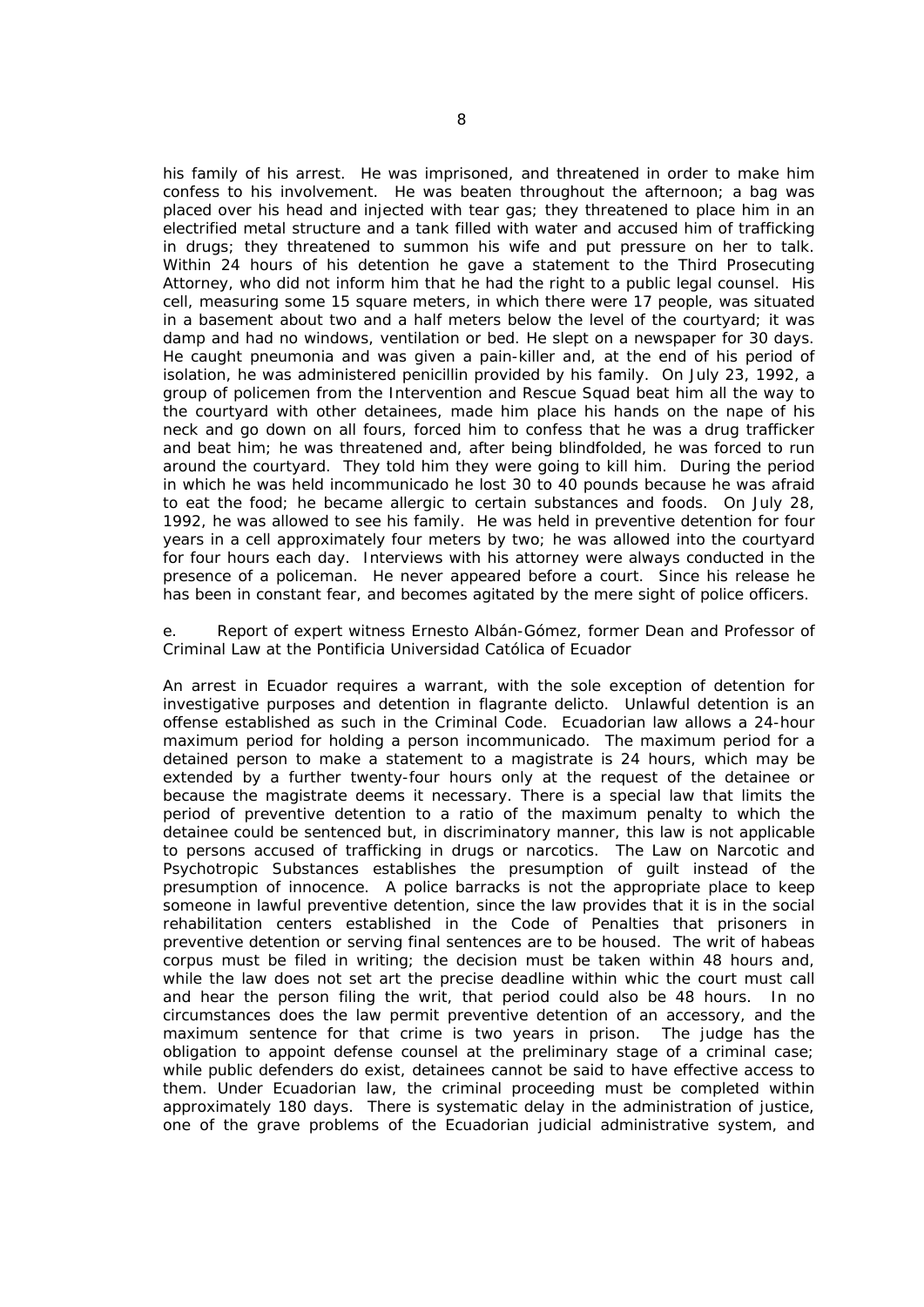even more so in criminal matters. Over 40 percent of the persons in Ecuador's jails have been detained for drug-related offenses. Article 20 of Ecuador's Political Constitution provides that all the political, civil, social, economic and cultural rights established in the international Conventions, Covenants, or Declarations are applicable to all persons living in its territory.

**\* \* \***

24. On June 16, 1997, the Secretariat, on instructions from the President, informed the State and the Commission that it had set the deadline of July 18, for presentation of final written arguments on the merits of the case. On July 16, the Commission asked the President for a four-day extension of that deadline. On July 18, Ecuador asked for the deadline to be extended until July 31. On July 21, the Secretariat informed Ecuador and the Commission that the President had granted an extension until August 11, 1997.

25. The briefs containing the final arguments were submitted by the Commission and the State on July 22 and August 8, 1997, respectively.

### **V**

### **Urgent Measures Adopted in this Case**

26. On March 15, 1996, the Commission requested the Court to "[t]*ake such measures as are necessary to ensure that Mr. Iván Suárez-Rosero* [was] *released immediately, pending continuation of the procedures.*"In support of its request, it alleged that Mr. Suárez-Rosero had been held in preventive detention for approximately three years and nine months, that during that period he had not been housed separately from condemned prisoners and that a court order had been issued for his release. On April 12, 1996, the Commission requested the Court to expand the Urgent Measures to include Mr. Suárez-Rosero's wife, Mrs. Margarita Ramadán de Suárez, and her daughter, Micaela Suárez-Ramadán, owing to an alleged attempt on Mr. Suárez-Rosero's life on April 1, 1996, and the threats and harassment to which he and his family have been subjected.

27. By orders of April 12 and 24, 1996, the President asked the State to adopt, forthwith, such measures as may be necessary to effectively ensure the physical and moral integrity of Mr. Rafael Iván Suárez-Rosero, his wife, Ms. Margarita Ramadán de Suárez, and their daughter, Micaela Suárez-Ramadán.

28. On June 28, 1996, the Court decided to close the Urgent Measures inasmuch as the Commission had informed it that Mr. Suárez-Rosero had been released, so that his safety and that of his family was not at risk.

# **VI**

# **Evaluation of the Evidence**

29. As attachments to its application, the Commission submitted copies of 32 documents connected with the Mr. Suárez-Rosero's detention and the criminal action brought against him by the State. For its part, Ecuador submitted certified copies of ten court documents referring to the Case against Mr. Suárez-Rosero and the official authorized text of the Code of Criminal Procedure of the Republic of Ecuador, and, at the request of the Court, it submitted the official authorized text of Ecuador's Law on Narcotic Drugs and Psychotropic Substances and its Criminal Code. Those documents were not challenged or contested in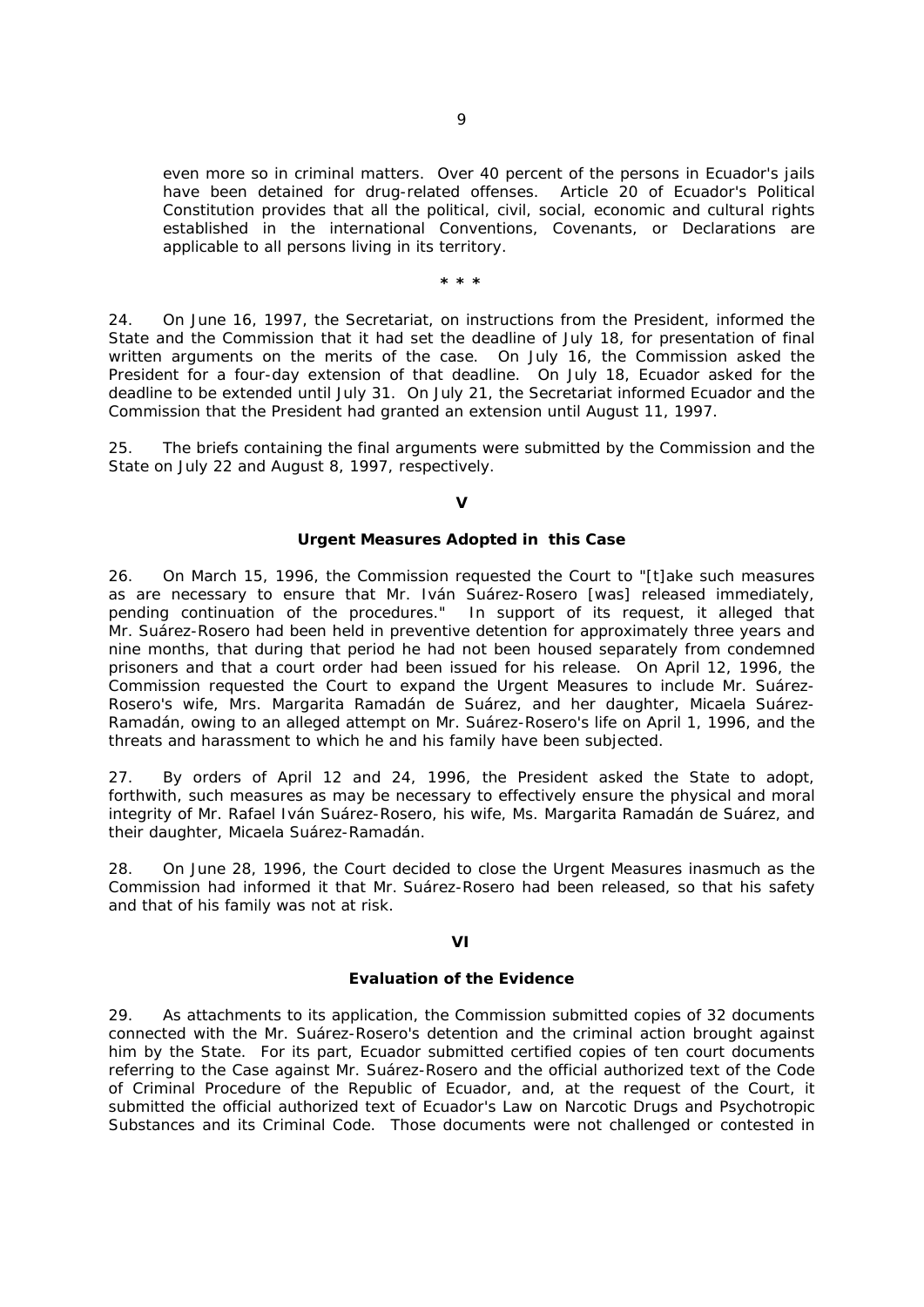the instant Case, nor was their authenticity questioned, for which reason the Court deems them to be valid.

30. No objections were made either to the statement of witness Ms. Carmen Aguirre or the expert report by Dr. Ernesto Albán-Gómez. The Court therefore deems the facts stated by the former and the expert's observations on Ecuadorian law to have been proven.

31. The State, invoking Article 38(1) of the Rules of Procedure then in force, objected to the Court's hearing the testimony of Mr. Rafael Iván Suárez-Rosero, Ms. Margarita Ramadán de Suárez and Carlos Ramadán in its brief of September 9, 1996. Ecuador advanced the following reasons for its objections:

first because he had been accused in criminal case No. 181-95 brought against Mr. Hugo Reyes-Torres for drug trafficking, and was a defendant in that case as an accessory to the crime. Second and third, on the ground that they were not qualified as they could not be independent, they being his wife and brother-in-law, who had a direct relationship with the principal perpetrator in the instant Case.

On September 11, 1996, the Court decided to "[h]*ear the statements of Mr. Rafael Iván Suárez-Rosero, Margarita Ramadán de Suárez, and Carlos Ramadán, the value of which shall be assessed in the final judgment.*"

32. It is the well-settled jurisprudence of this Court that any interest which a witness may have in the outcome of a case, is not enough, *per se*, to disqualify such witness. This principle is eminently applicable to the evidence given by Margarita Ramadán de Suárez and Carlos Ramadán. Moreover, their statements were not contested by the State and referred to facts of which the witnesses had direct knowledge. Consequently, those statements must be admitted as suitable evidence in this Case.

33. With regard to the statement of Mr. Rafael Iván Suárez-Rosero, the Court considers that, since he is the alleged victim in this case and has a possible direct interest in it, his testimony should be assessed in the context of all the evidence in the Case. However, the Court deems it necessary to make one stipulation on the value of this testimony. The Commission argues that Mr. Suárez-Rosero was held incommunicado by the State from June 23 to July 28, 1992. If this were proven, it would necessarily imply that only Mr. Suárez-Rosero and the State would be aware of the treatment the former received during that period. Consequently, they would be the only ones entitled to present evidence on those conditions in the proceeding. In that regard, the Court has already established that

in the exercise of its judicial functions and when ascertaining and weighing the evidence necessary to decide the cases before it, the Court may, in certain circumstances, make use of both circumstantial evidence and indications or presumptions on which to base its pronouncements when they lead to consistent conclusions as regards the facts of the case (*Gangaram Panday Case*, Judgment of January 21, 1994. Series C No. 16, para. 49).

In accordance with this principle, since it has been proven (*infra,* para. 34(d)) that Mr. Suárez-Rosero was held incommunicado during the period indicated by the Commission, his testimony on the conditions of his incommunicado detention acquires a highly presumptive value, especially when one considers that the State declared that it "*could not confirm or guarantee anything*" relating to the treatment meted out to Mr. Suárez-Rosero during the time he was held incommunicado.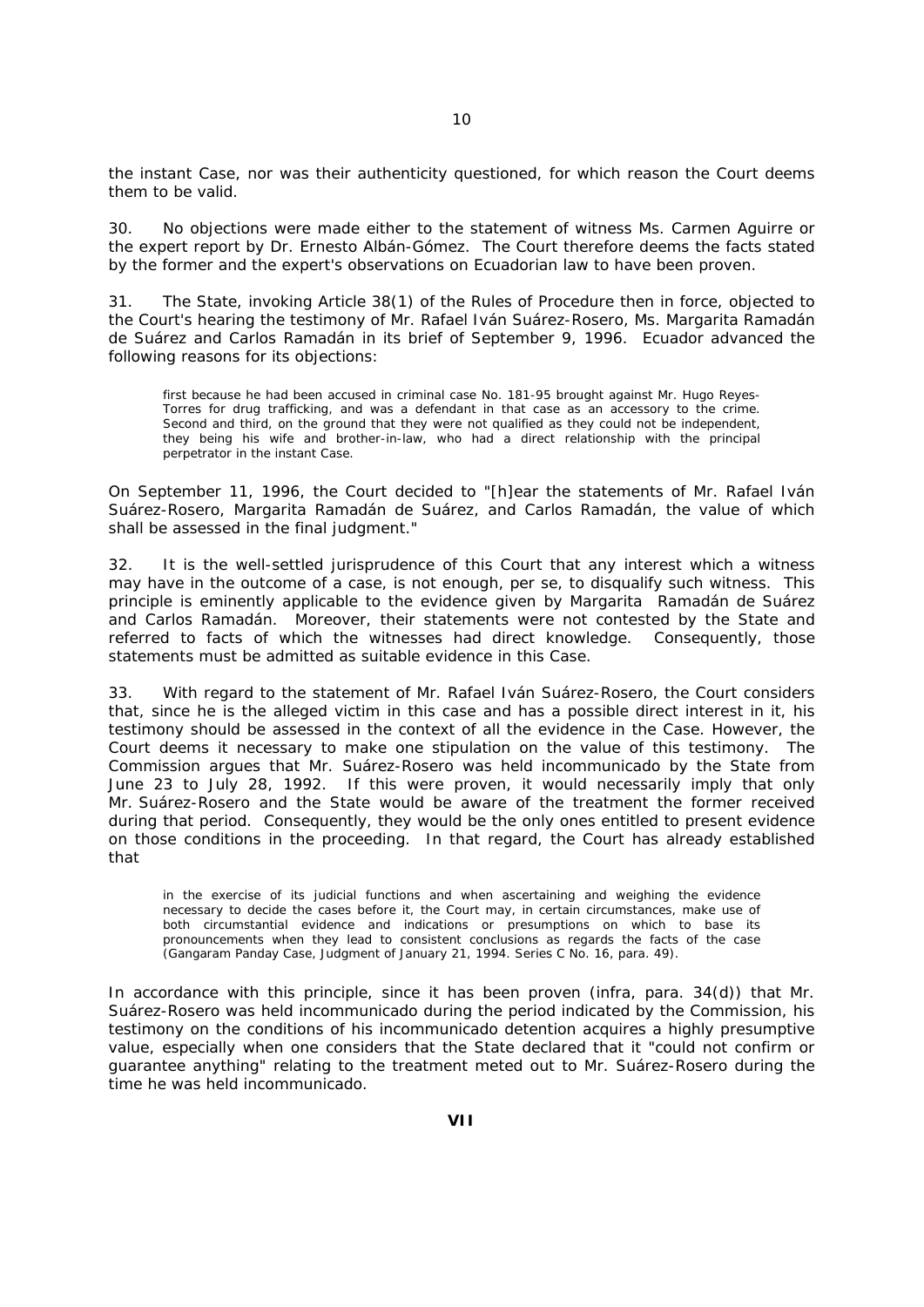### **As to the Facts**

34. From an examination of the documents, the witnesses' statements, the expert's report, and the remarks of the State and the Commission in the course of the proceedings, the Court deems the following facts to have been proven:

a. Mr. Rafael Iván Suárez-Rosero was arrested at 2:30 a.m. on June 23, 1992, by officers of the National Police of Ecuador, in connection with police Operation "Ciclón", the aim of which was to "*disband one of the largest international drugtrafficking organizations*", by a police order issued when residents of the Zámbiza sector of Quito reported that the occupants of a "Trooper" were burning what appeared to be drugs (police report of the Pichincha criminal investigation office of June 23, 1992; statement of Rafael Iván Suárez-Rosero during the inquiry proceedings of June 23, 1992; answer to the application; testimony of Rafael Iván Suárez-Rosero);

b. Mr. Suárez-Rosero was arrested without a warrant from the competent authority and not in *flagrante delicto* (statement by the alternate agent of the State during the public hearing; testimony of Rafael Iván Suárez-Rosero; constitutional warrant of imprisonment No. 158-IGPP-04 of July 22, 1992; warrant authorizing preventive detention, of August 12, 1992);

c. on the day of his arrest, Mr. Suárez-Rosero gave an initial statement to police officers in the presence of three prosecutors from the Ministry of Public Affairs. No defense attorney was present during the questioning (statement of Rafael Iván Suárez-Rosero during the inquiry proceedings of June 23, 1992; police report of the Special Investigations Unit of July 7, 1994; official communication No. 510-CSQ-P-96 of the President of the Superior Court of Justice of Quito; testimony of Mr. Rafael Iván Suárez-Rosero; order Number Seven delivered by the First Chamber of the Superior Court of Justice of Quito at 10:00 a.m. on April 16, 1996, seventh paragraph);

d. from June 23 to July 23, 1992, Mr. Rafael Iván Suárez-Rosero was held incommunicado at the "Quito Number 2" Police Barracks situated at Montúfar and Manabí streets in the city of Quito, in a damp and poorly ventilated cell measuring five meters by three, together with sixteen other persons (police report of the Special Investigations Unit of July 7, 1994);

e. on July 22, 1992, the Commissioner-General of Police of Pichincha ordered the Director of the Men's Social Rehabilitation Center to keep Mr. Suárez-Rosero and other persons in detention until a court had issued an order to the contrary (constitutional warrant of imprisonment Number 158-IGPP-04 of July 22, 1992);

f. on July 23, 1992, Mr. Suárez-Rosero was transferred to the Men's Social Rehabilitation Center of Quito (former García Moreno Prison), where he remained incommunicado for five more days (constitutional warrant of imprisonment Number 158-IGPP-04 of July 22, 1992; testimony of Rafael Iván Suárez-Rosero; order delivered by the President of the Superior Court of Justice of Quito at 10.00 a.m. on July 10, 1995);

during the entire period of his incommunicado detention, from June 23 to July 28, 1992, Mr. Suárez-Rosero was not allowed to receive visits from his family or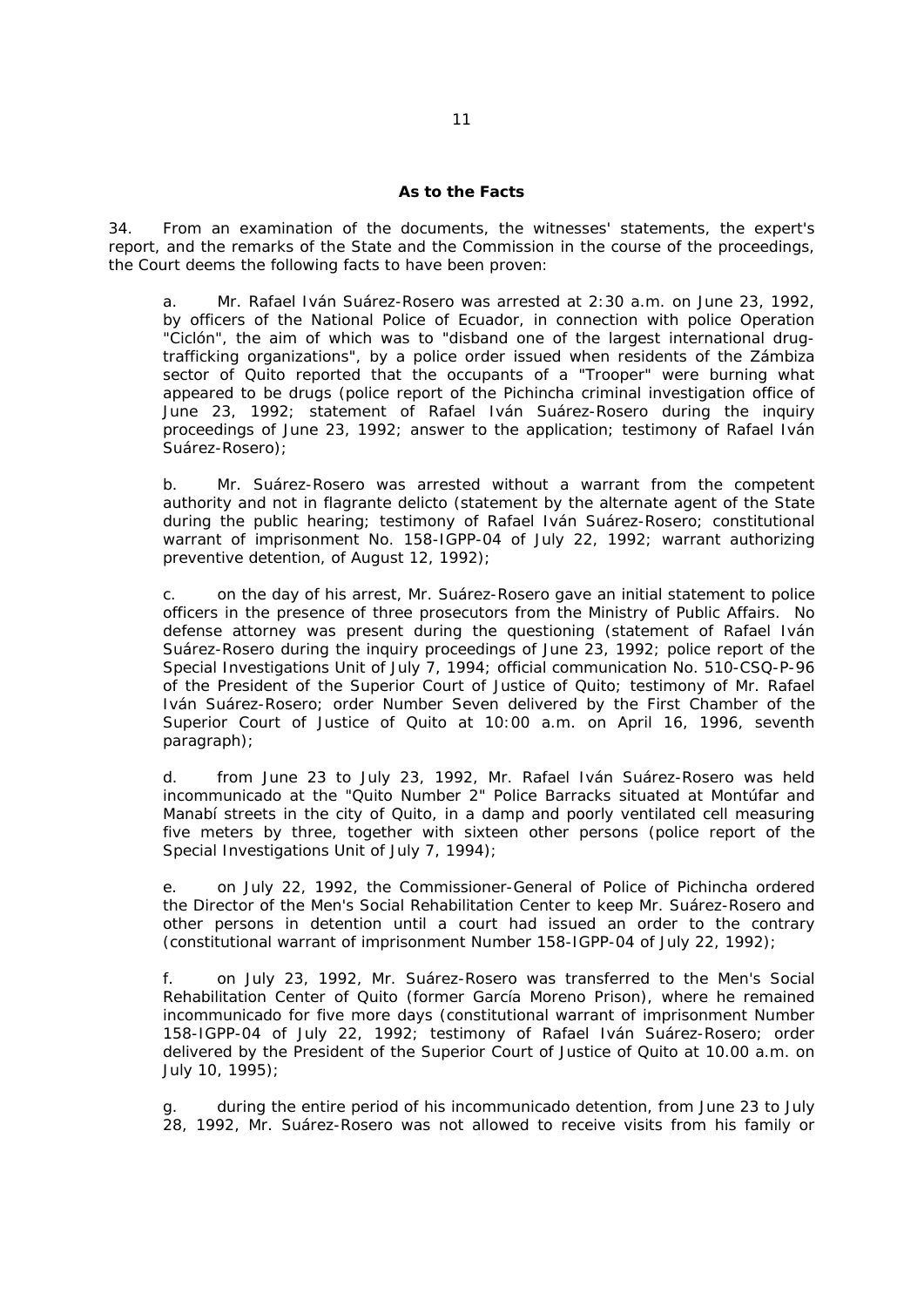communicate with an attorney. During that time, his only contact with his relatives was limited to the exchange of clothes and scribbled notes, which were censored by the security staff. This exchange was made possible through "pasadores", civilians with the means to deliver such things to prisoners (police report of the Special Investigations Unit of July 7, 1994; testimonies of Rafael Iván Suárez-Rosero, Margarita de Suárez, and Carmen Aguirre);

h. from July 28, 1992, onwards Mr. Suárez Rosero was allowed to receive his family, lawyer and members of human rights organizations on his days of visitors. The interviews with his lawyer were conducted in the presence of police officers (testimonies of Rafael Suárez Rosero, Margarita Ramadán de Suárez and Carlos Ramadán);

i. on August 12, 1992, the Third Criminal Court of Pichincha issued an order of preventive detention against Mr. Suárez-Rosero (constitutional warrant of imprisonment Number 125 of August 12, 1992);

j. on September 3, 1992, the Third Criminal Court of Pichincha declined to try the case against Mr. Suárez-Rosero and the other persons detained in Operation "Ciclón," inasmuch of one of the accused in that case was promoted to the rank of Infantry Major, and transferred the file to the Superior Court of Justice of Quito (order of the Third Criminal Court of Pichincha issued at 3:00 p.m. on September 3, 1992);

k.. on two occasions, on September 14, 1992, and January 21, 1993, Mr. Suárez-Rosero requested that the order authorizing his preventive detention be revoked (written statement of Rafael Iván Suárez-Rosero of September 14, 1992, and written statement of Rafael Iván Suárez-Rosero of January 21, 1993);

l. on November 27, 1992, the President of the Superior Court of Justice of Quito ordered the initiation of the first phase of the pre-trial proceedings. In that order, Mr. Suárez-Rosero was charged with transporting drugs for the purpose of destroying them and hiding the evidence (initiating order of November 27, 1992);

 m. on December 9, 1992, the President of the Superior Court of Justice of Quito ordered investigative proceedings to be instituted in connection with the case; these were held between December 29, 1992, and January 13, 1993 (statements by Marcelo Simbana, Carlos Ximénez, Rolando Vásquez-Guerrero, Lourdes Mena, Luz María Feria, and José Raúl Páez; judicial record of September 31, 1992; expert report of December 31, 1992; judicial record of January 4, 1993; judicial record of January 5, 1993; expert report of January 8, 1993, and expert report of January 13, 1993);

n. on March 29, 1993, Mr. Suárez-Rosero filed a writ of *habeas corpus* with the President of the Supreme Court of Justice of Ecuador, under the provisions of Article 458 of the Code of Criminal Proceedings of Ecuador (communication from Rafael Iván Suárez-Rosero of March 29, 1993);

o. on August 25, 1993, the President of the Superior Court of Justice of Quito requested the Public Prosecutor of Pichincha to render his opinion on Mr. Suárez-Rosero's request to have his detention order revoked (order, subparagraph m., of the President of the Superior Court of Justice of Quito of 11.00 a.m. on August 25, 1993);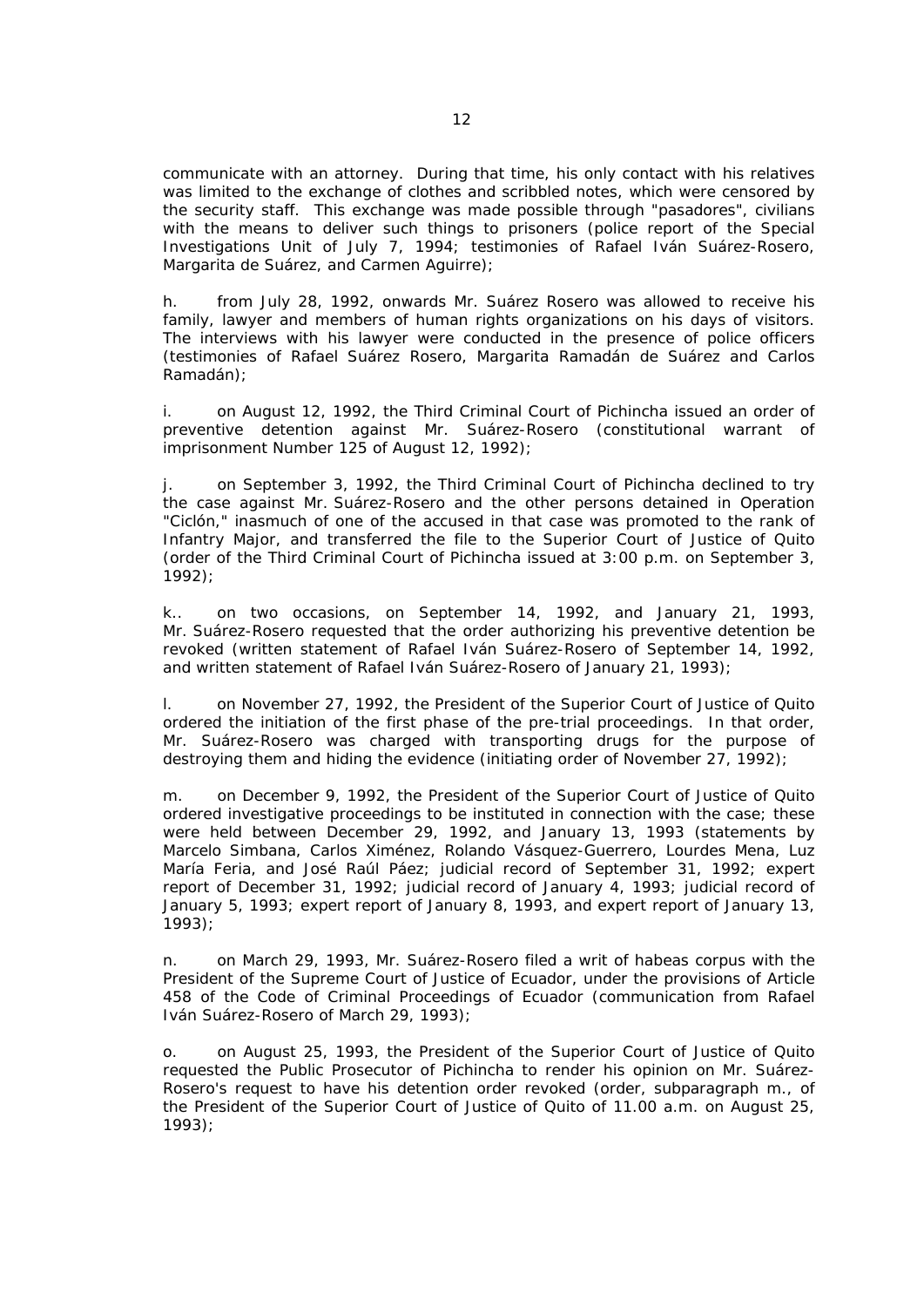p. on January 11, 1994, the Prosecutor of Pichincha rendered an opinion on the request for abrogation of Mr. Suárez-Rosero's detention order (*supra*, subparagraph o.), stating that

for the time being, the police report which serves as the basis for initiation of the instant criminal case, as well as the preliminary statements, suggests that the accused ... : Iván Suárez-Rosero ... appear[s] to be responsible, so that it would be improper to revoke the order for [his] preventive detention

(report of Dr. José García-Falconí, Public Prosecutor of Pichincha of January 11, 1994, line 16);

q. on January 26, 1994, Mr. Suárez-Rosero's request to have the preventive detention order against him revoked was denied *(supra*, subparagraph k.) (order of the President of the Superior Court of Justice of Quito of 10:00 a.m. on January 26, 1994, subparagraph h.). That same day, the officers who had arrested him were summoned to give statements, but did not appear, nor did they do so when they were again summoned on March 3 and May 9, 1994 (order of the President of the Superior Court of Justice of Quito of 1:30 p.m. on March 3, 1994, lines six to 10, and order of the President of the Superior Court of Justice of Quito of 11:00 a.m. on May 9, 1994, subparagraph e.);

r. on June 10, 1994, the President of the Supreme Court of Justice denied the writ of *habeas corpus* filed by Mr. Suárez-Rosero (*supra*, subparagraph n.), on the ground that

[t]he petition presented [. did] not provide any information showing the category or nature of the proceeding indicating that he was deprived of his liberty, the district in which the President of the Superior Court of Justice that had issued the order was located, the place of detention, the date on which he was deprived of his liberty, the reason, etc., so that it cannot be processed and is therefore denied and ordered to be struck from the list.

(order of the President of the Supreme Court of Justice of Ecuador of 9:00 a.m. on June 10, 1994);

s. on November 4, 1994, the President of the Superior Court of Justice of Quito declared the preliminary proceedings to be at an end and referred the case to the Public Prosecutor of Pichincha for his final pronouncement (order of the President of the Superior Court of Justice of Quito of 11.45 a.m. on November 4, 1994). The prosecutor was to make a determination, within six days, but there is no record of the date in which he did so (Art. 235 of the Code of Criminal Proceeding of Ecuador);

t. on July 10, 1995, the President of the Superior Court of Justice of Quito declared open the plenary phase of the case against Mr. Suárez-Rosero, on a charge of being accessory to the crime of drug trafficking. That court also decided that in Mr. Suárez-Rosero's case the requirements of preventive detention had not been met, and ordered his release (order of the President of the Superior Court of Justice of Quito of 10:00 a.m. on July 10, 1995);

u. on July 13, 1995, the Public Prosecutor of Pichincha requested the President of the Superior Court of Pichincha to expand his order of July 10, 1995,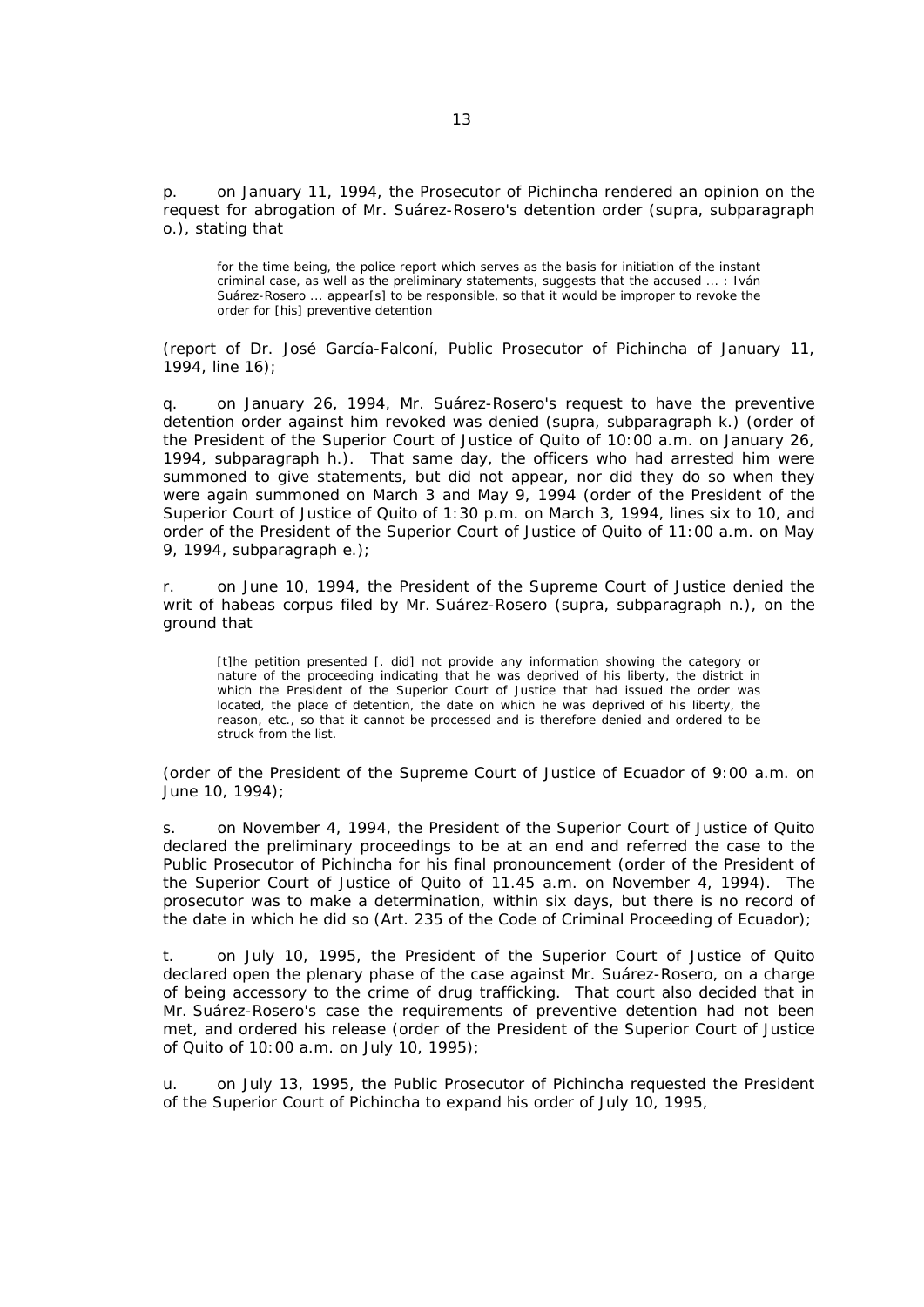so as not to release any person until that order [had been] referred to the Superior Court, in strict compliance with Article 121 of the Law on Narcotic Drugs and Psychotropic Substances

(communication from the Public Prosecutor of Pichincha of July 13, 1995, and communication Number 510-CSQ-P-96 of the President of the Superior Court of Justice of Quito);

v. on July 24, 1995, the President of the Superior Court of Justice of Quito ruled

[the] petition [of the Public Prosecutor of Pichincha of July 13, 1995] to be in order, inasmuch as the norm previously invoked in this type of violation is mandatory, since it deals with the crime of drug trafficking, governed by the Special Law on Narcotic Drugs and Psychotropic Substances [... and that] the order of release granted to accessories and to those whose cases were provisionally suspended should also be reviewed.

Consequently, the units were revised by the First Chamber of the Superior Court of Justice of Quito on July 31, 1995 (order of the President of the Superior Court of Justice of Quito of 10:00 a.m. on July 24, 1995; order of the President of the Superior Court of Justice of Quito of 10:00 a.m. on July 31, 1995);

w. on April 16, 1996, the First Chamber of the Superior Court of Justice of Quito ordered Mr. Suárez-Rosero's release (order of the First Chamber of the Superior Court of Justice of Quito of 10.00 a.m. on April 16, 1996). That order was complied with on April 29, 1996 (official communication Number 861-CSQ-P-96 of the President of the Superior Court of Justice of Quito on April 29, 1996; testimonies of Rafael Iván Suárez-Rosero, Margarita Ramadán, and Carlos Ramadán);

x. the President of the Superior Court of Justice of Quito, in his judgment of September 9, 1996, decided that Mr. Suárez-Rosero is

an accessory [.] to the crime of illegal trafficking in narcotic and drugs and psychotropic substances, defined and punishable under Art. 62 of the Law on Narcotic Drugs and Psychotropic Substances, and that, pursuant to the provisions of Arts. 44 and 88 of the Criminal Code, he was [.] sentenced to two years' imprisonment which he [was to] serve at the Men's Social Rehabilitation Center in [the] city of Quito, and that the time he has remained in preventive [.] detention would be deducted from that sentence.

Mr. Suárez-Rosero was also fined two thousand times the minimum living wage (judgment of the President of the Superior Court of Justice of Quito of 4.00 p.m. on September 9, 1996), and

y. at no time was Mr. Suárez-Rosero summoned to appear before a competent judicial authority to be informed of the charges brought against him (testimony of Rafael Iván Suárez-Rosero).

# **VIII**

#### **Preliminary Considerations on the Merits**

35. Once the Court has indicated the proven facts it regards as significant, it must examine the arguments of the Inter-American Commission and of the State in order to determine the State's international responsibility for the alleged violation of the American Convention.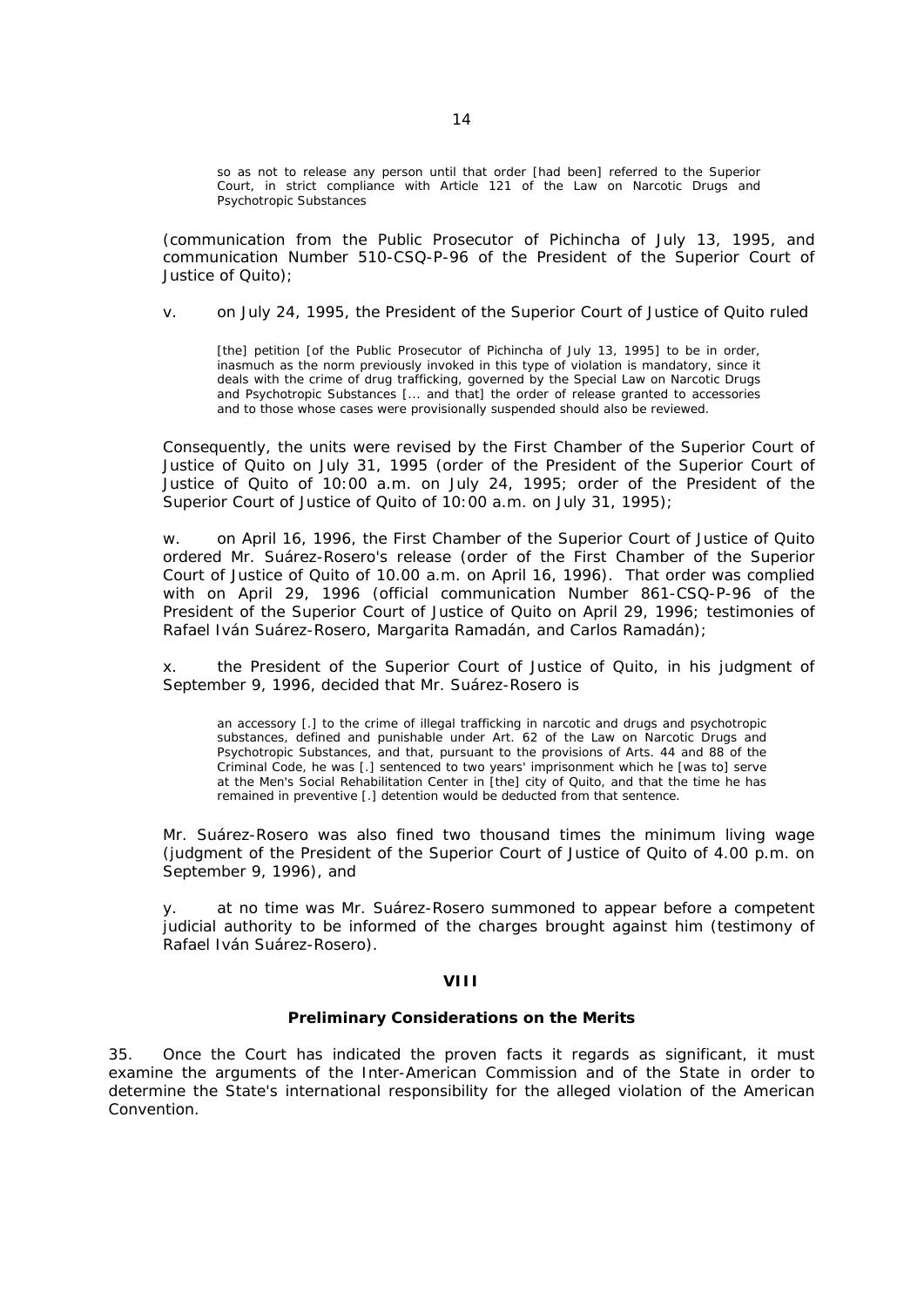36. The Court deems it necessary to conduct a preliminary review of a statement made by the State in its answer to the application to the effect that Mr. Suárez-Rosero was tried on a charge of "*grave crimes against Ecuadorian children, youth, and the public at large.*" The State requested that, for the above reasons, the petition be rejected and that it be struck from the list,

especially since it has been irrefutably proven that Mr. Iván Rafael (*sic*) Suárez-Rosero was an accessory to a crime as serious as drug trafficking, which impairs not only the peace and security of the State, but more especially the health of its population.

The State repeated that request in its brief containing its final arguments.

37. On the above-mentioned argument by the State, the Court deems it pertinent to point out that the instant proceeding is not concerned with Mr. Suárez-Rosero's innocence or guilt in the crimes imputed to him by the Ecuadorian courts. The duty to adopt a decision on those matters lies exclusively with Ecuador's domestic courts, inasmuch as this Court is not a criminal tribunal before which an individual's responsibility for crimes committed may be debated. Therefore, the Court considers Mr. Suárez-Rosero's innocence or guilt to be unrelated to the merits of the instant Case. In the light of the foregoing, the Court declares the State's request inadmissible and will determine the legal consequences of the facts that have been proven.

### **IX**

# **Violation of Article 7(2) and 7(3)**

38. In its application the Commission asked the Court to declare that Mr. Suárez-Rosero's initial detention was unlawful and arbitrary, in violation of Article 7(2) and 7(3) of the American Convention, since both this instrument and the Ecuadorian laws require such acts to be performed by order of the competent authority in accordance with the procedures and terms established by law. A further requirement, according to the Commission, is that the detention be necessary and reasonable, which has not been proven in this case. Lastly, the Commission argued that during the initial period of Mr. Suárez-Rosero's arrest, he was held in facilities unsuitable for persons in preventive detention.

39. The State, for its part, contended that Mr. Suárez-Rosero's arrest "*was carried out in connection with a lawful inquiry and as a result of actual events, of which he was one of the protagonists.*"

40. In its brief of closing arguments the Commission stated that, in the course of the proceeding, not only had Ecuador not denied that Mr. Suárez-Rosero had been arrested in violation of Ecuadorian law, but that, on the contrary, the alternate agent of the State had admitted at the public hearing before the Court that Mr. Suárez-Rosero's arrest had been arbitrary.

41. Ecuador maintained in its closing arguments, on the subject of Mr. Suárez-Rosero's arrest, that "[i]*t is surprised* ... *that the defendant has described a frightful scenario of detention and arrest and yet he is the only person to have appealed to the Commission to demonstrate such monstrous facts.*"

42. Article 7(2) and (3) of the American Convention on Human Rights establishes that

2. No one shall be deprived of his physical liberty except for reasons and under conditions established beforehand by the constitution of the State Party concerned or by a law established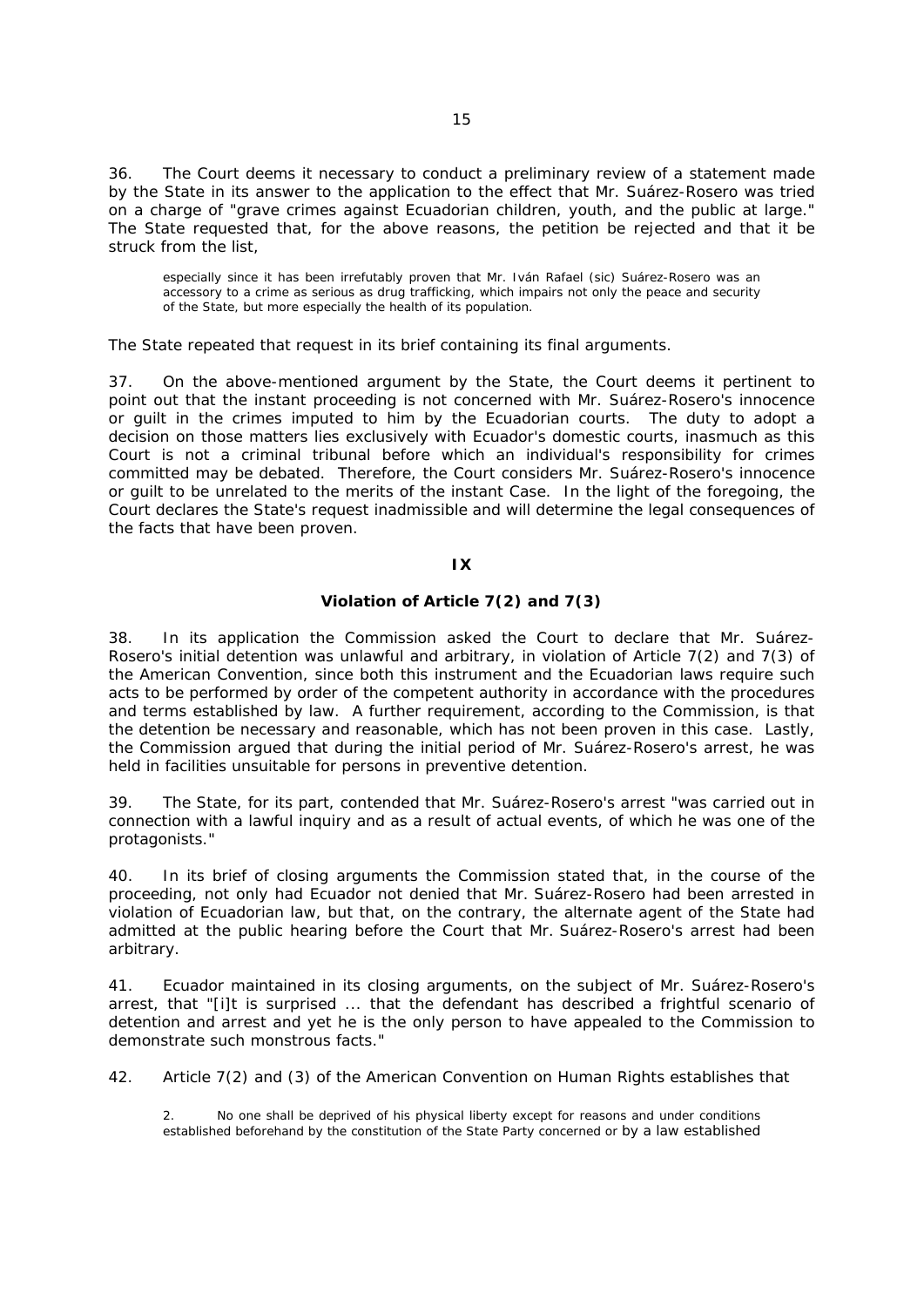pursuant thereto.

3. No one shall be subject to arbitrary arrest or imprisonment.

#### 43. The Court has said that no one may be

deprived of personal liberty except for reasons, or in cases or circumstances expressly described in the law (material aspect), but, moreover, with strict adherence to the procedures objectively defined by it (formal aspect) (*Gangaram Panday Case,* Judgment of January 21, 1994. Series C No. 16, para. 47).

With regard to the formal requirements, the Court observes that the Political Constitution of Ecuador provides in Article 22(19)(h) that:

[n]o one shall be deprived of his liberty except by written order of the competent authority, as appropriate, for the period and according to the procedures prescribed by law, save in the case of *flagrante delicto*, in which case he may not either be held without a trial order for more than twenty-four hours. In either case, he may not be held incommunicado for more than twenty-four hours

and that, pursuant to Article 177 of the Code of Criminal Procedure of Ecuador,

[t]he court may issue a writ of preventive imprisonment when it deems it to be necessary, provided the following procedural data are presented:

 1. Evidence leading to a presumption of the existence of a crime that warrants the punishment of deprivation of liberty; and,

 2. Evidence leading to a presumption that the accused is the author of or accomplice in the crime in question.

The evidence on which the order of imprisonment are based shall be stated in the records.

44. It was not demonstrated in the instant Case that Mr. Suárez-Rosero was apprehended *in flagrante delicto.* His arrest should therefore have been effected with a warrant issued by a competent judicial authority. However, the first judicial proceeding relating to his detention only took place on August 12, 1992 (*supra,* para*.* 34(i)), that is, over a month after his arrest, in violation of procedures previously established by the Political Constitution and the Code of Criminal Procedure of Ecuador.

45. The Court deems it unnecessary to voice an opinion on the evidence or suspicions that may have led to a detention order. The relevant point is that such an order was only produced in this case long after the victim's arrest. This was expressly acknowledged by the State during the public hearing, when it said that "*Mr. Suárez was the victim of arbitrary detention*."

46. As to the place in which Mr. Suárez-Rosero was held incommunicado, the Court deems it to have been proven that he spent from June 23 to July 23, 1992, at a police station unsuitable as accommodation for a prisoner, according to the Commission and the expert (*supra,* para. 34(d)), in addition to all the violations of the right to liberty to the detriment of Mr. Suárez-Rosero.

47. For the above reasons, the Court finds that the Mr. Suárez-Rosero' arrest and his subsequent detention from June 23, 1992, were carried out in violation of the provisions contained in Article 7(2) and (3) of the American Convention.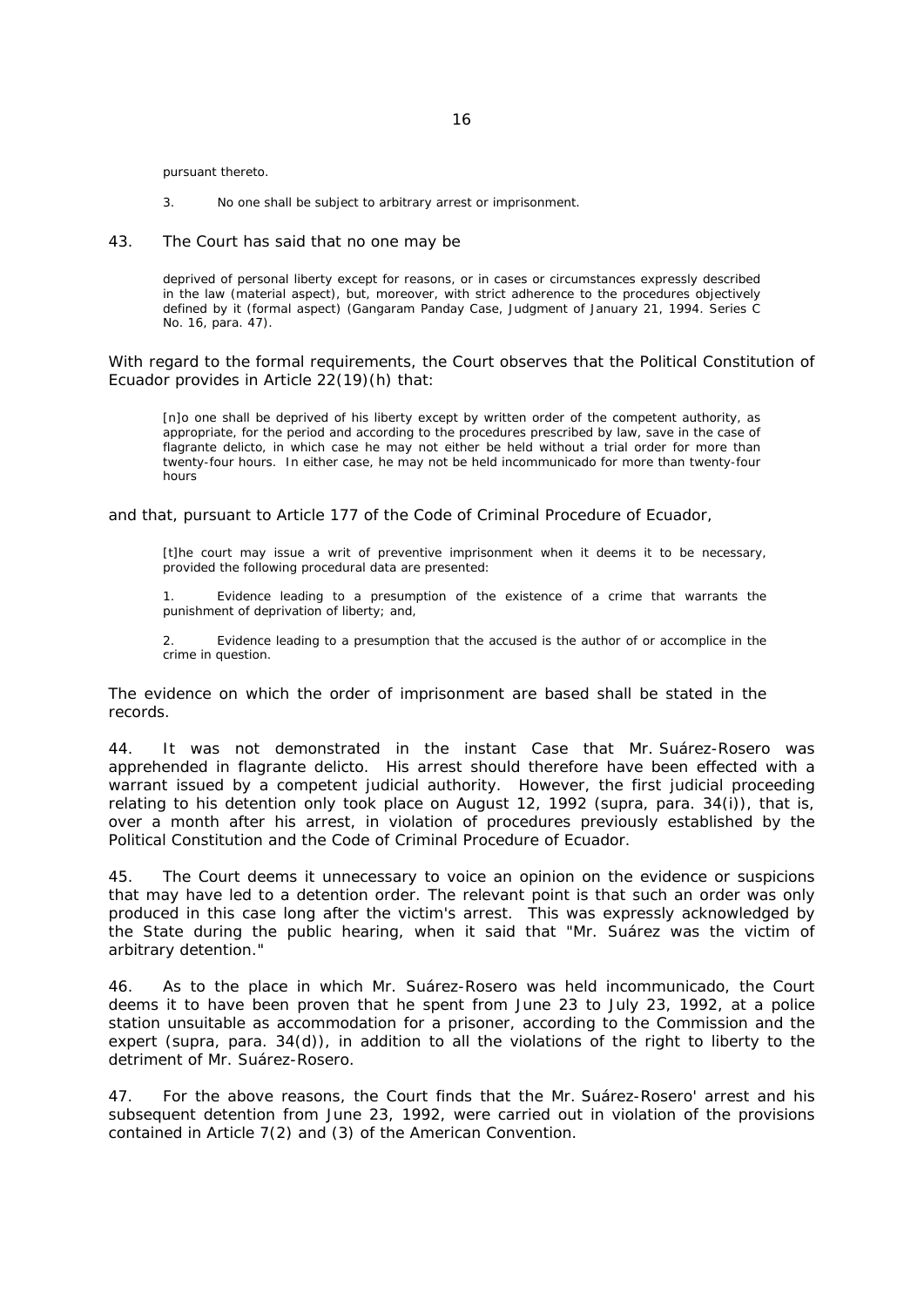**\* \* \***

48. The Commission requested the Court to find that the fact that Mr. Suárez-Rosero's incommunicado detention for 36 days generated a violation of Article 7(2) of the American Convention, inasmuch as it violated Ecuadorian law, which establishes that such detention may not exceed 24 hours.

49. Ecuador did not challenge that argument in its answer to the application.

50. The Court observes that, pursuant to Article 22(19)(h**)** of the Political Constitution of Ecuador, the incommunicado detention of a person may not exceed 24 hours (*supra,* para. 43). Nevertheless, Mr. Suárez-Rosero was held incommunicado from June 23 to July 28, 1992 (*supra,* para. 34(d)), that is, for a total of 35 days in excess of the maximum period established by the Constitution.

51. Incommunicado detention is an exceptional measure the purpose of which is to prevent any interference with the investigation of the facts. Such isolation must be limited to the period of time expressly established by law. Even in that case, the State is obliged to ensure that the detainee enjoys the minimum and non-derogable guarantees established in the Convention and, specifically, the right to question the lawfulness of the detention and the guarantee of access to effective defense during his incarceration.

52. The Court, bearing in mind the maximum limit established in the Ecuadorian Constitution, finds that Mr. Rafael Iván Suárez-Rosero's incommunicado detention from June 23 to July 28, 1992, violated Article 7(2) of the American Convention.

### **X**

# **Violation of Article 7(5)**

53. The Commission argued in its application that the State had not fulfilled its obligation to bring Mr. Suárez-Rosero before a competent judicial authority, as required by Article 7(5) of the Convention, for, according to the arguments of the petitioner -not contested by the State before the Commission-, Mr. Suárez-Rosero never appeared in person before such an authority to be informed of the charges against him.

54. In its answer to the application in that regard, Ecuador stated that "*Mr. Suárez-Rosero has been exercising his legal rights to express his views and make his legitimate claims during his legal process.*"

55. Article 7(5) of the American Convention provides that

[a]ny person detained shall be brought promptly before a judge or other officer authorized by law to exercise judicial power and shall be entitled to trial within a reasonable time or to be released without prejudice to the continuation of the proceedings. His release may be subject to guarantees to assure his appearance for trial.

56. The State did not contest the Commission's claim that Mr. Suárez-Rosero never appeared before a judicial authority during the proceeding. The Court therefore deems that claim to have been proved and rules that this omission on the part of the State constitutes a violation of Article 7(5) of the American Convention.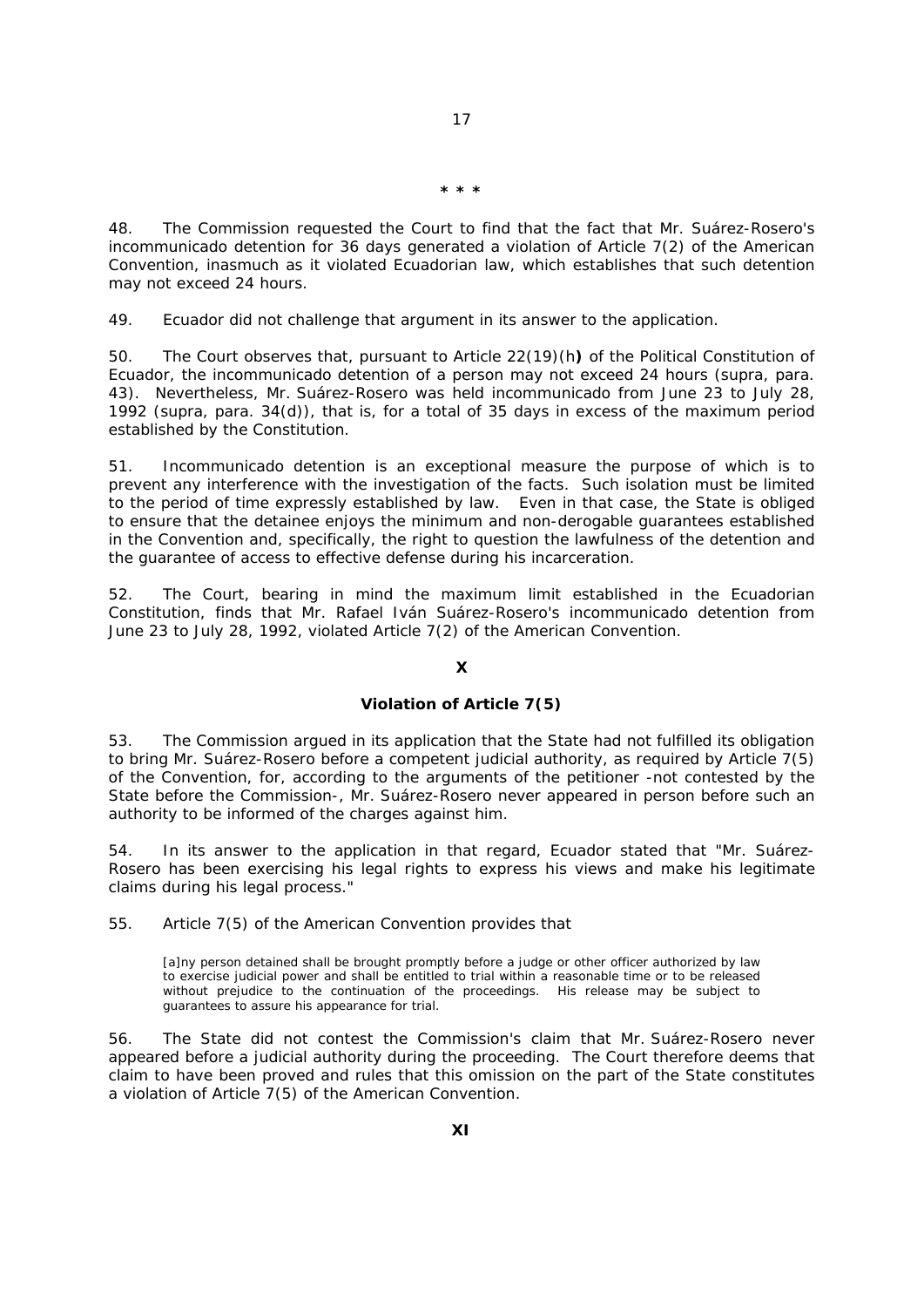### **Violation of Articles 7(6) and (25)**

57. The Commission asked the Court to rule that Mr. Suárez-Rosero's incommunicado detention violated Article 7(6) of the American Convention in that it denied him contact with the outside world and did not permit him to exercise his right of *habeas corpus.* 

58. With regard to the aforementioned guarantee, Article 7(6) of the Convention provides that

[a]nyone who is deprived of his liberty shall be entitled to recourse to a competent court, in order that the court may decide without delay on the lawfulness of his arrest or detention and order his release if the arrest or detention is unlawful. In States Parties whose laws provide that anyone who believes himself to be threatened with deprivation of his liberty is entitled to recourse to a competent court in order that it may decide on the lawfulness of such threat, this remedy may not be restricted or abolished. The interested party or another person on his behalf is entitled to seek these remedies.

59. The Court has already ruled that a detained person must be guaranteed the right of *habeas corpus* at all times, even when he is being held in exceptional circumstances of incommunicado detention established by law. That guarantee is doubly entrenched in the law in Ecuador. Article 28 of the Political Constitution provides that

[a]ny person who believes that he is being unlawfully deprived of his liberty may seek the remedy of *habeas corpus*. He may exercise this right himself or through another person without the need for written mandate ...

The Code of Criminal Procedure of that State establishes in Article 458 that

[a]ny person who is charged with infringing the precepts contained in [that] Code and is kept in detention may apply to be released to a higher Court than the one that has ordered the deprivation of his liberty.

...

The application shall be made in writing.

...

Immediately upon receipt of the application, the Judge who is to hear it shall order the detained person to be brought before him and shall hear his statements, which shall be included in a record which shall be signed by the Judge, the Secretary and the applicant, or, should the applicant be unable to sign, by a witness on his behalf. Thereupon, the Judge shall seek to obtain all the information he deems necessary for the purpose of arriving to a conclusion and ensuring the lawfulness of his decision and shall, within forty-eight hours, decide what he deems to be lawful.

60. The Court observes, first of all, that the aforesaid articles do not restrict access to the remedy of *habeas corpus* to the persons who are held incommunicado; in addition, the Constitution allows that remedy to be sought by any person "*without the need for written mandate.*" It also points out that no evidence has been submitted to it to show that Mr. Suárez-Rosero attempted to file such an appeal with a competent authority during his incommunicado detention, nor did any other person attempt to do so on his behalf. Consequently, the Court deems the Commission's claim in that regard not to have been proven.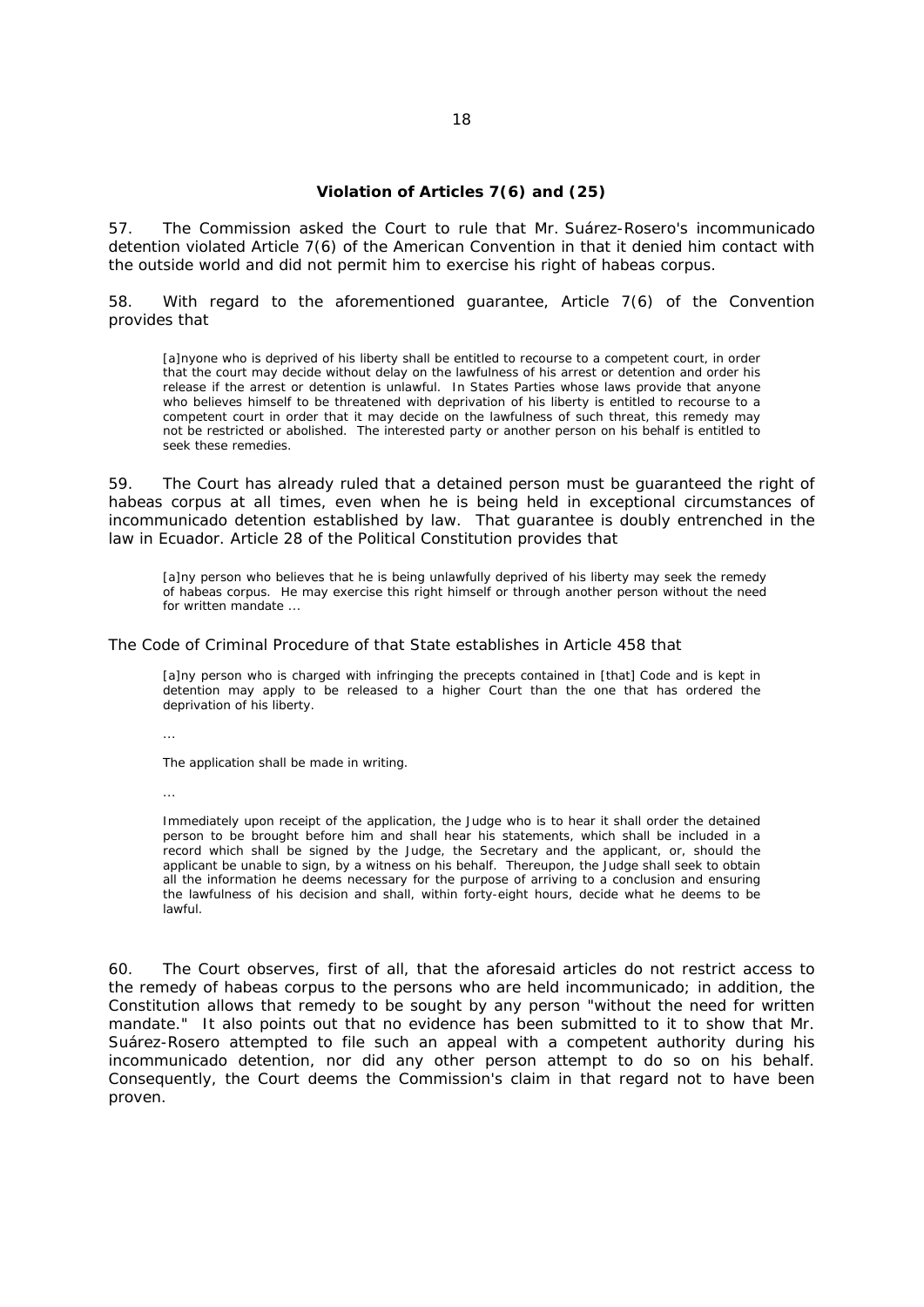61. The Commission claimed that Ecuador violated Articles 7(6) and 25 of the American Convention when it denied Mr. Suárez-Rosero the right of *habeas corpus.* On that point, the Commission claimed that the inordinate time of fourteen and a half months between Mr. Suárez-Rosero's filing the writ of *habeas corpus* on March 29, 1993, and the ruling on the writ is patently incompatible with the reasonable time provided for in Ecuador's own legislation. It further claimed that the State had therefore failed in its obligation to provide effective judicial recourse. Lastly, the Commission maintained that such recourse was denied for purely procedural reasons, that is, because the petitioner had not indicated the nature of the proceeding or the location of the court that had ordered the detention, nor the place, date or cause of the detention. Such formal requirements are not established in Ecuadorian Law.

62. Ecuador did not contest those arguments in its answer to the application.

63. This Court shares the Commission's view that the right enshrined in Article 7(6) of the American Convention is not exercised with the mere formal existence of the remedies it governs. Those remedies must be effective, since their purpose, in the terms of Article 7(6), is to obtain without delay a decision "*on the lawfulness of* [his] *arrest or detention*," and, should they be unlawful, to obtain, also without delay, an "*order* [for] *his release*". The Court has also held that

[i]n order for *habeas corpus* to achieve its purpose, which is to obtain a judicial determination of the lawfulness of a detention, it is necessary that the detained person be brought before a competent judge or tribunal with jurisdiction over him. Here *habeas corpus* performs a vital role in ensuring that a person's life and physical integrity are respected, in preventing his disappearance or the keeping of his whereabouts secret and in protecting him against torture or other cruel, inhuman or degrading punishment or treatment *(Habeas Corpus in Emergency Situations (Arts. 27(2), 25(1) and 7(6) American Convention on Human Rights)*, Advisory Opinion OC-8/87 of January 30, 1987. Series A No. 8, para. 35).

64. As indicated above (*supra,* para. 34.(r)), the Court deems it to have been proven that the writ of *habeas corpus* filed by Mr. Suárez-Rosero on March 29, 1993, was disposed of by the President of the Supreme Court of Justice of Ecuador on June 10, 1994, that is, more than 14 months after it was filed. This Court also deems it to have been proven that the application was ruled inadmissible, on the ground that Mr. Suárez-Rosero had omitted certain information, whereas, under Ecuadorian Law, such information is not a prerequisite for admissibility.

65. Article 25 of the American Convention provides that everyone has the right to simple and prompt recourse, or any other effective recourse, to a competent court or tribunal. The Court has ruled that this provision

constitutes one of the basic pillars not only of the American Convention, but of the very rule of law in a democratic society in the sense of the Convention.

Article 25 is closely linked to the general obligation contained in Article 1(1) of the American Convention, in assigning protective functions to the domestic law of States Parties. The purpose of *habeas corpus* is not only to ensure respect for the right to personal liberty and physical integrity, but also to prevent the person's disappearance or the keeping of his whereabouts secret and, ultimately, to ensure his right to life (*Castillo Páez Case,* Judgment of November 3, 1997. Series C No. 34, paras. 82 and 83).

66. On the basis of the foregoing, and especially since Mr. Suárez-Rosero did not have access to simple, prompt and effective recourse, the Court finds that the State violated the

**\* \* \***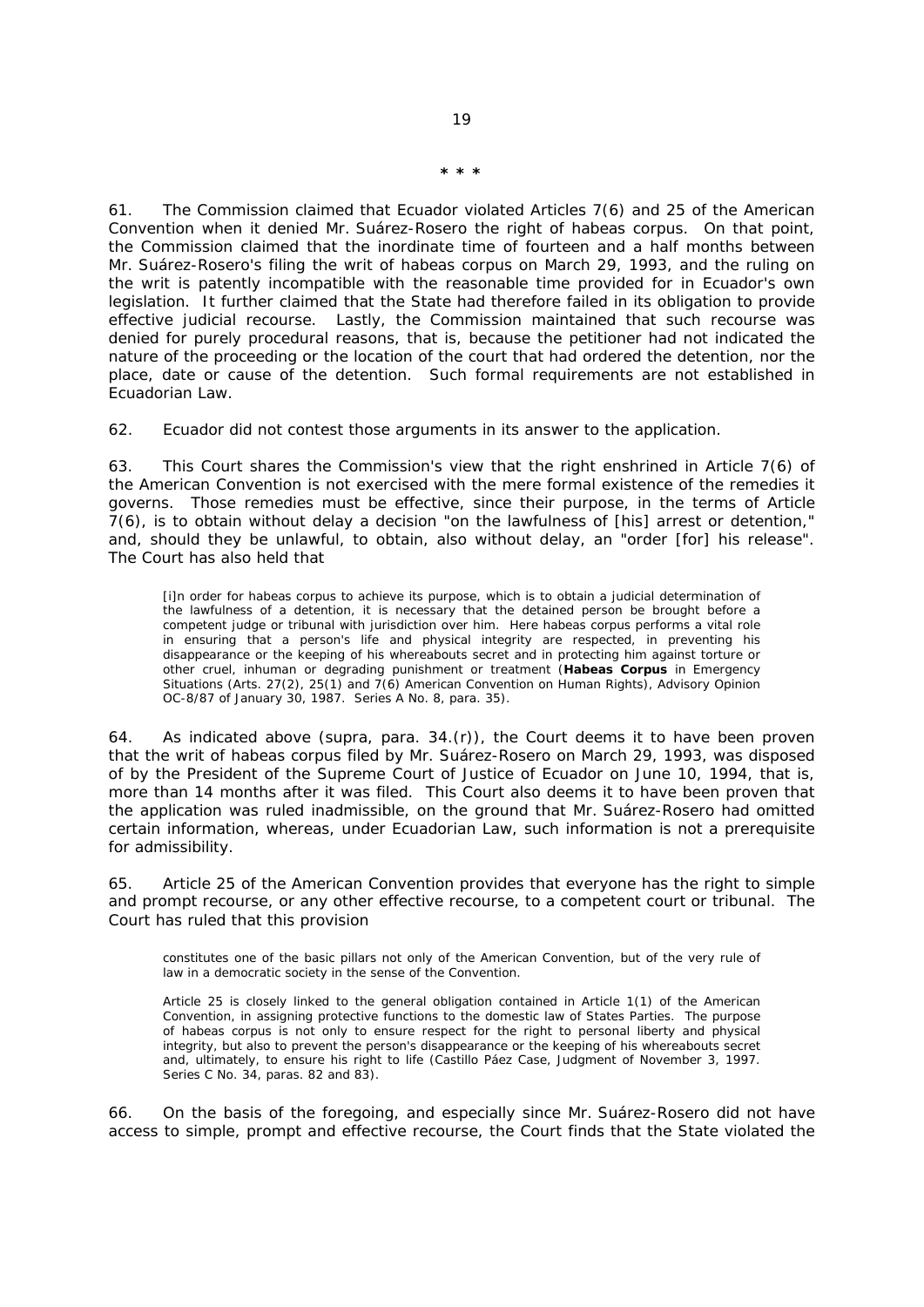provisions of Article 7(6) and 25 of the American Convention.

### **XII**

#### **Violation of Articles 8(1), 8(2), 8(2)(c), 8(2)(d) and 8(2)(e)**

67. The Commission contended that by subjecting Mr. Suárez-Rosero to prolonged preventive detention, the State violated:

a. his right to be tried within a "*reasonable time*", as established in Article 7(5) of the Convention,

b. his right to be brought before a competent tribunal, as established in Article 8(1) of the Convention, and

c. the principle of presumption of innocence, as established in Article 8(2) of the Convention.

### 68. In that regard, Ecuador maintained in its brief of final arguments that

 one cannot ignore the important fact that the courts acted with the greatest speed, given the Judiciary's personnel and financial constraints. Its workload has been increasing with the expansion of the docket, which contains over forty-three volumes -comprising more than four thousand three hundred substantive pages- owing to the large number of persons implicated in the so-called Operation "Ciclón".

...

There may have been some breaches of the terms and periods established for the substantiation of an accusation, or non-observance at some time of the formalities in the courts, but let it be said that in no way did the Ecuadorian State curtail Mr. Suárez's action, since he was able at all times adequately to exercise his legitimate right of defense. His inalienable rights were not violated nor was his sentence unjust; it is, after all, deserved, as the First Chamber of the Superior Court of Justice of Quito found.

## 69. Article 8(1) of the Convention establishes that

[e]very person has the right to a hearing, with due guarantees and within a reasonable time, by a competent, independent, and impartial tribunal, previously established by law, in the substantiation of any accusation of a criminal nature made against him or for the determination of his rights and obligations of a civil, labor, fiscal, or any other nature.

70. The purpose of the principle of "*reasonable time*" to which Articles 7(5) and 8(1) of the American Convention refer is to prevent accused persons from remaining in that situation for a protracted period and to ensure that the charge is promptly disposed of. In the instant case, the first act of the proceeding was Mr. Suárez-Rosero's arrest on June 23, 1992, and, therefore, the time must be calculated from that moment.

71. The Court considers the proceeding to be at an end when a final and firm judgment is delivered and the jurisdiction thereby ceases (cf. *Cour eur. D.H., arrêt Guincho du 10 juillet 1984, Serie A nº 81,* para. 29) and that, particularly in criminal matters, that time must cover the entire proceeding, including any appeals that may be filed. On the basis of the evidence contained in the Case before it, the Court considers that the proceeding against Mr. Suárez-Rosero ended in the Ecuadorian jurisdiction on September 9, 1996, the date on which he was convicted by the President of the Superior Court of Justice of Quito. Although at the public hearing Mr. Suárez-Rosero referred to an appeal of that conviction,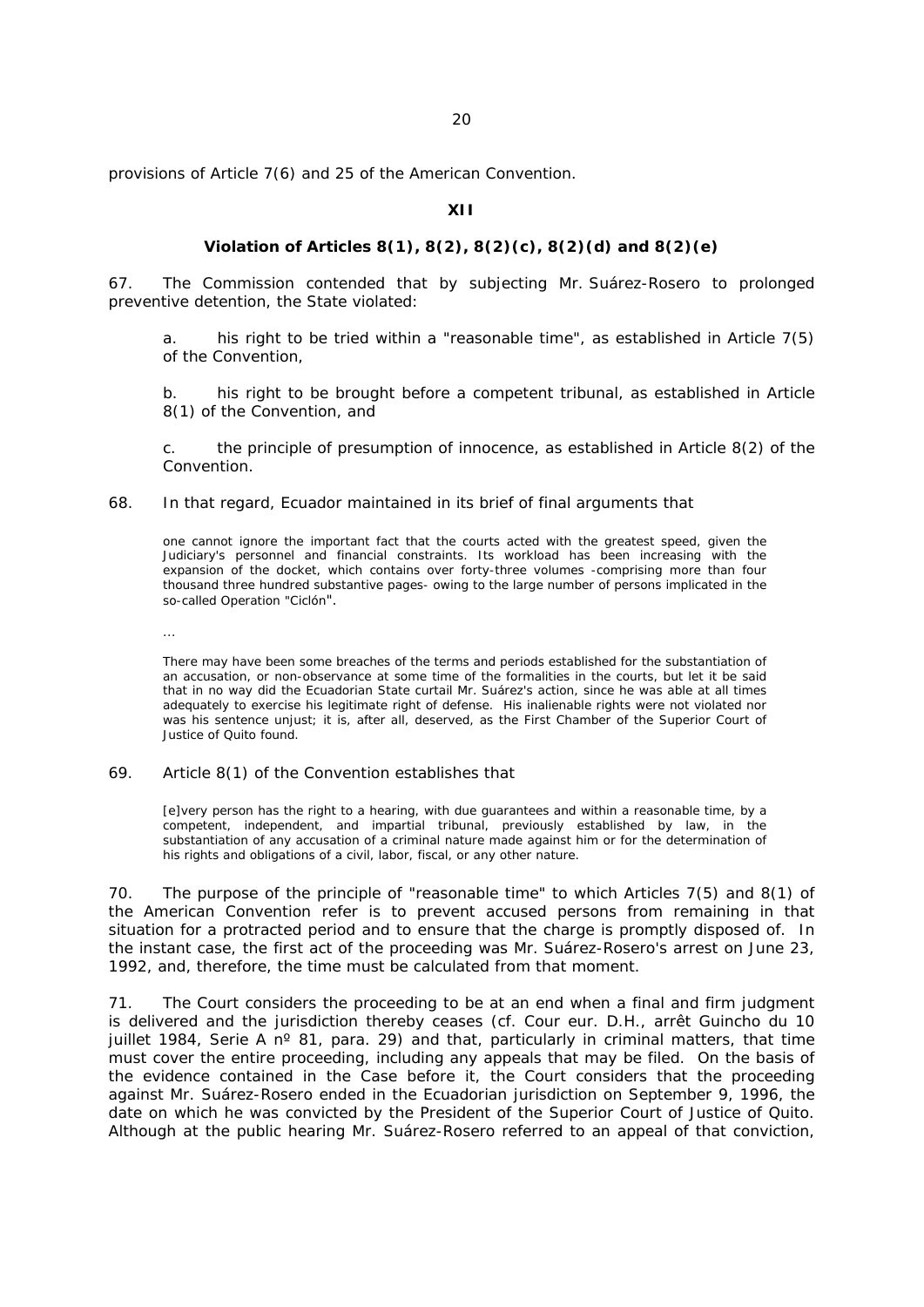his statement was not substantiated.

72. This Court shares the view of the European Court of Human Rights, which in a number of decisions analyzed the concept of reasonable time and decided that three points should be taken into account in determining the reasonableness of the time in which a proceeding takes place: a) the complexity of the case, b) the procedural activity of the interested party, and c) the conduct of the judicial authorities (cf. *Genie Lacayo Case,* Judgment of January 29, 1997. Series C No. 30, para. 77; and cf. Eur. Court H.R., *Motta*  judgment of 19 February 1991, Series A No. 195-A, para. No. 30; Eur. Court H.R., Ruiz-*Mateos case v. Spain judgment of 23 June 1993, Series A No. 262*, para. 30*).*

73. On the basis of the above considerations, after comprehensive analysis of the proceeding against Mr. Suárez-Rosero in the domestic courts, the Court observes that that proceeding lasted more than 50 months. In the Court's view, this period far exceeds the reasonable time contemplated in the American Convention.

74. Likewise, the Court considers that the fact that an Ecuadorian tribunal has found Mr. Suárez-Rosero guilty of complicity in a crime does not justify his being deprived of his liberty for more than three years and ten months, when two years is the maximum in Ecuadorian law for that offense.

75. In view of the foregoing, the Court finds that the State of Ecuador violated, to the detriment of Mr. Rafael Iván Suárez-Rosero, the right to be tried within a reasonable time or be released, as established in Articles 7(5) and 8(1) of the American Convention.

**\* \* \***

76. The Court now turns to the argument put forward by the Commission to the effect that the proceeding against Mr. Suárez-Rosero was in breach of the principle of the presumption of innocence, enunciated in Article 8(2) of the American Convention. That Article provides that

[e]very person accussed of a criminal offense has the right to be presumed innocent so long as his guilt has not been proven according to the law.

77. This Court is of the view that the principle of the presumption of innocence inasmuch as it lays down that a person is innocent until proven guilty- is founded upon the existence of judicial guarantees. Article 8(2) of the Convention establishes the obligation of the State not to restrict the liberty of a detained person beyond the limits strictly necessary to ensure that he will not impede the efficient development of an investigation and that he will not evade justice; preventive detention is, therefore, a precautionary rather than a punitive measure. This concept is laid down in a goodly number of instruments of international human rights law, including the International Covenant on Civil and Political Rights, which provides that preventive detention should not be the normal practice in relation to persons who are to stand trial (Art. 9(3)). This would be tantamount to anticipating a sentence, which is at odds with universally recognized general principles of law.

78. The Court considers that Mr. Suárez-Rosero's prolonged preventive detention violated the principle of presumption of innocence, in that he was detained from June 23, 1992, to April 28, 1996, and that the order for his release issued on July 10, 1995, was only executed a year later. In view of the above, the Court rules that the State violated Article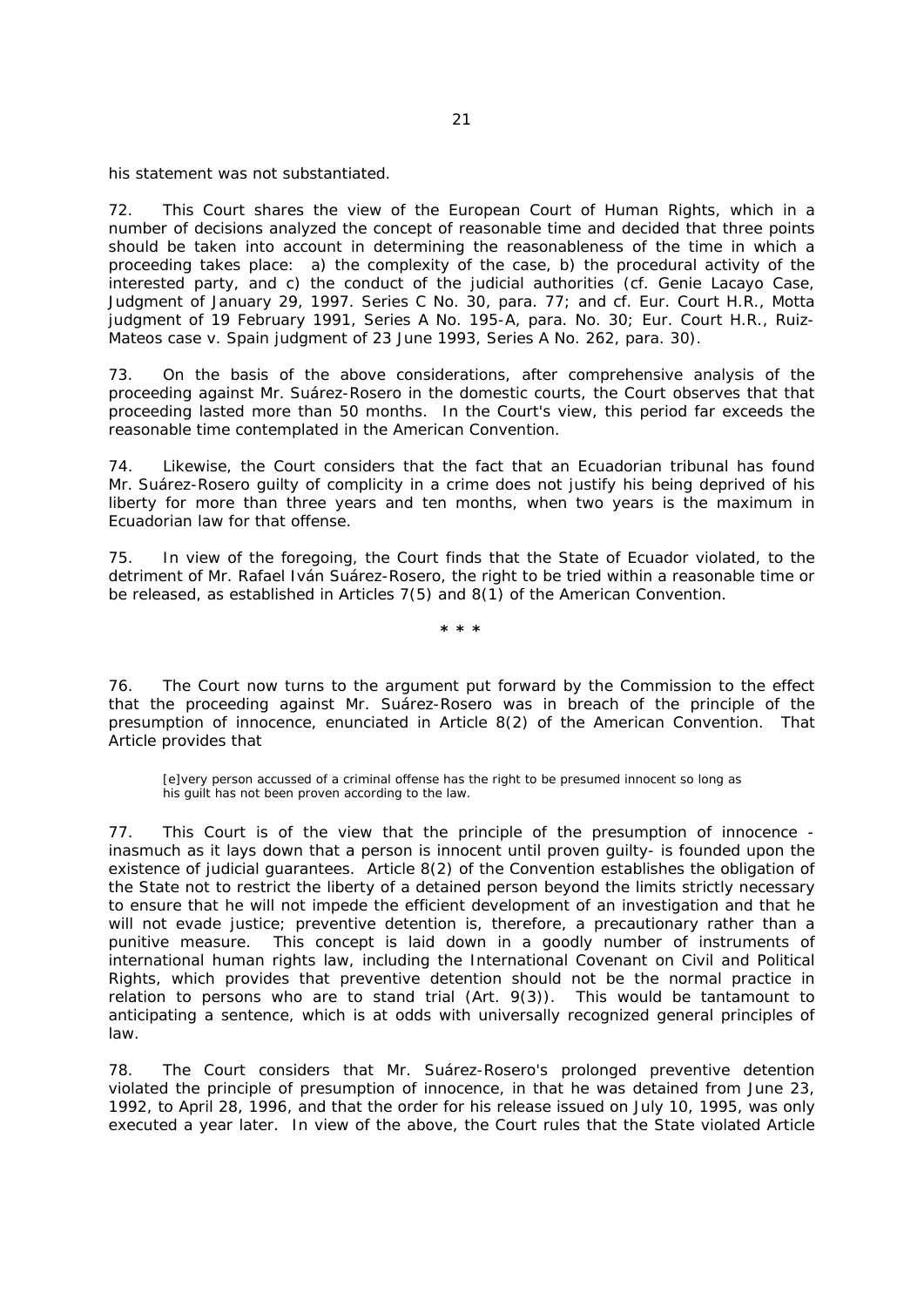8(2) of the American Convention.

**\* \* \***

79. The Commission requested the Court to rule that Mr. Suárez-Rosero's incommunicado detention for 36 days violated Articles 8(2)(c), 8(2)(d) and 8(2)(e) of the American Convention, inasmuch as it prevented him from exercising his right to consult an attorney. The Commission further pointed out that at other times during the proceeding, Mr. Suárez-Rosero was unable to communicate freely with his lawyer, which also violated the guarantee laid down in Article 8(2)(d).

80. Ecuador did not contest those arguments in its answer to the petition.

81. In the brief containing its final arguments, the Commission once more raised the matter of incommunicado detention, maintaining that the exchange of a few scribbled notes does not allow a detained person to communicate with the outside world, to seek legal counsel, or to invoke legal guarantees.

82. Article 8(2)(c), (d) and (e) of the American Convention establishes minimum guarantees to which every person is entitled, with full equality,

[a]dequate time and means for the preparation of his defense;

[t]he right of the accused to defend himself personally or to be assisted by legal counsel of his own choosing, and to communicate freely and privately with his counsel;

[and] the inalienable right to be assisted by counsel provided by the state, paid or not as the domestic law provides, if the accused does not defend himself personally or engage his own counsel within the time period established by law [.]

83. Owing to his having been kept incommunicado for 36 days of his detention, Mr. Suárez-Rosero was denied adequate opportunity to prepare his defense, since he did not have the legal assistance of a public defender and, once he was able to obtain legal counsel of his own choosing, he was unable to communicate with him freely and privately. Hence, the Court considers that Ecuador violated Article 8(2)(c), 8(2)(d) and 8(2)(e) of the American Convention.

# **XIII**

## **Violation of Article 5(2)**

84. The Commission requested the Court to find that the incommunicado detention to which Mr. Suárez-Rosero was subjected for 36 days violated Article 5(2) of the American Convention, in that his isolation constituted cruel, inhuman and degrading treatment.

85. Ecuador did not contest that argument in its answer to the application.

86. In its closing arguments, the Commission again raised this matter, claiming that communication through a third party did not enable Mr. Suárez-Rosero's family to ascertain his physical, mental or emotional state.

87. In its closing arguments, Ecuador maintained that Mr. Suárez-Rosero received adequate medical treatment during his incarceration, "*as attested to by the official medical records included in the docket*"*.*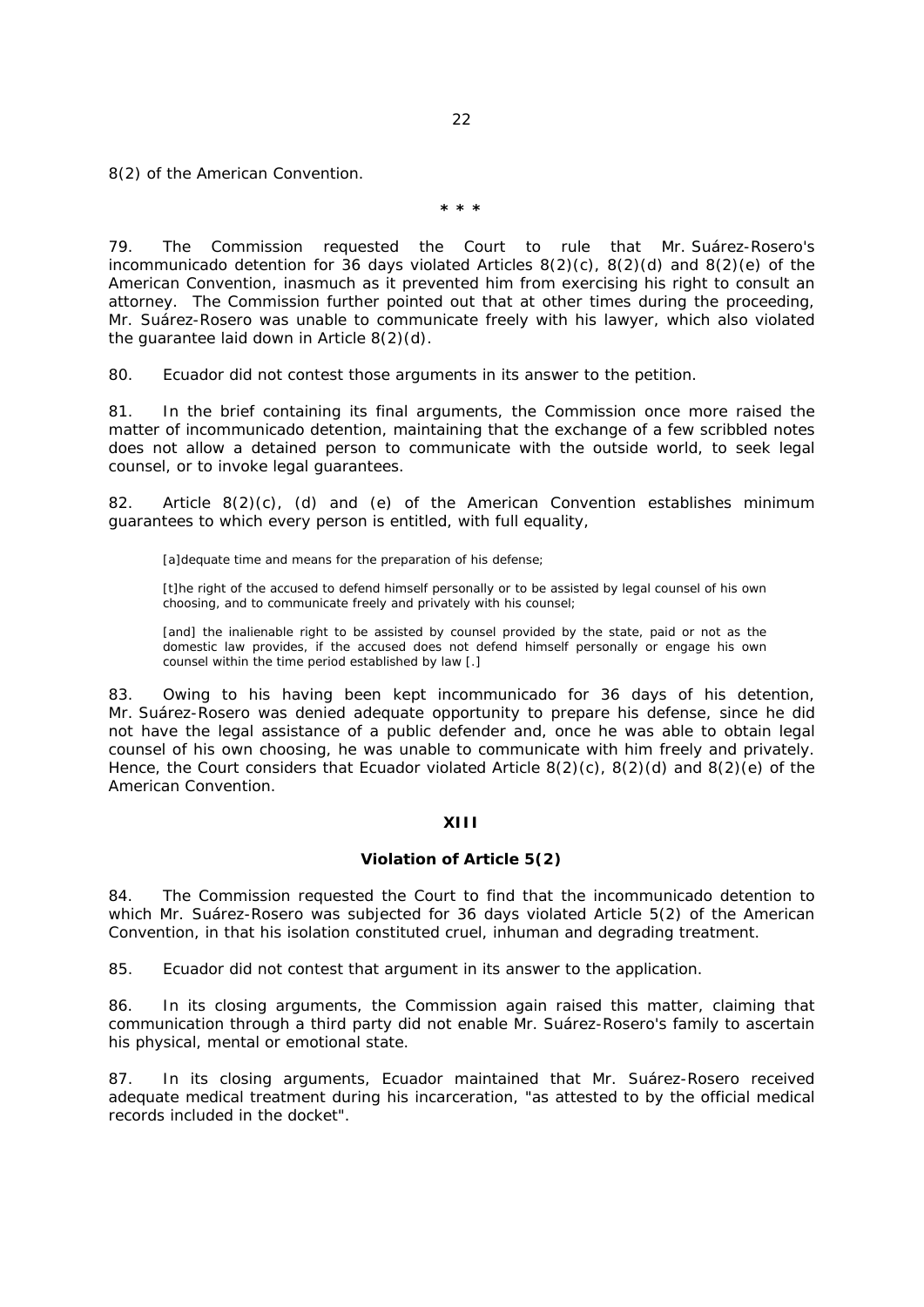#### 88. Article 5(2) of the American Convention provides that

[n]o one shall be subjected to torture or to cruel, inhuman or degrading punishment or treatment. All persons deprived of their liberty shall be treated with respect for the inherent dignity of the human person.

89. As the Court has stated (*supra,* para. 51), incommunicado detention is an exceptional measure the purpose of which is to ensure the results of an investigation; it may not be applied except in the conditions previously established by law, in the sense attributed to it by Article 30 of the American Convention (*The Word* "*Laws*" *in Article 30 of the American Convention on Human Rights*, Advisory Opinion OC-6/86 of May 9, 1986. Series A No. 6, para. 38). In the instant Case, those conditions are established in Article 22(19)(h) of the Political Constitution of Ecuador, which states that "[i]*n any case* [the detained person] *may not be held incommunicado for more than 24 hours*"*.* This precept is applicable by virtue of the reference to domestic law in Article 7(2) of the American Convention (*supra,* para. 42).

90. One of the reasons that incommunicado detention is considered to be an exceptional instrument is the grave effects it has on the detained person. Indeed, isolation from the outside world produces moral and psychological suffering in any person, places him in a particularly vulnerable position, and increases the risk of aggression and arbitrary acts in prisons.

91. The mere fact that the victim was for 36 days deprived of any communication with the outside world, in particular with his family, allows the Court to conclude that Mr. Suárez-Rosero was subjected to cruel, inhuman and degrading treatment, all the more so since it has been proven that his incommunicado detention was arbitrary and carried out in violation of Ecuador's domestic laws. The victim told the Court of his suffering at being unable to seek legal counsel or communicate with his family. He also testified that during his isolation he was held in a damp underground cell measuring approximately 15 square meters with 16 other prisoners, without the necessary hygiene facilities, and that he was obliged to sleep on newspaper; he also described the beatings and threats he received during his detention. For all those reasons, the treatment to which Mr. Suárez-Rosero was subjected may be described as cruel, inhuman and degrading.

92. For the above reasons, the Court rules that the State violated Article 5(2) of the American Convention.

# **XIV**

#### **Violation of Article 2**

93. The Commission requested the Court to find that the unnumbered Article which follows Article 114 of the Ecuadorian Criminal Code (hereinafter "Article 114 *bis*") violates "*the right to judicial protection*" enshrined in Article 2 of the Convention. According to the Commission, it is an obligation of a State to organize its judicial apparatus in such a way as to ensure "*to every person subject to its jurisdiction the free and full exercise of the rights established therein.*"

94. In the brief containing its final arguments, Ecuador stated that it had

initiated the pertinent procedures for making that law conform to its Political Constitution, which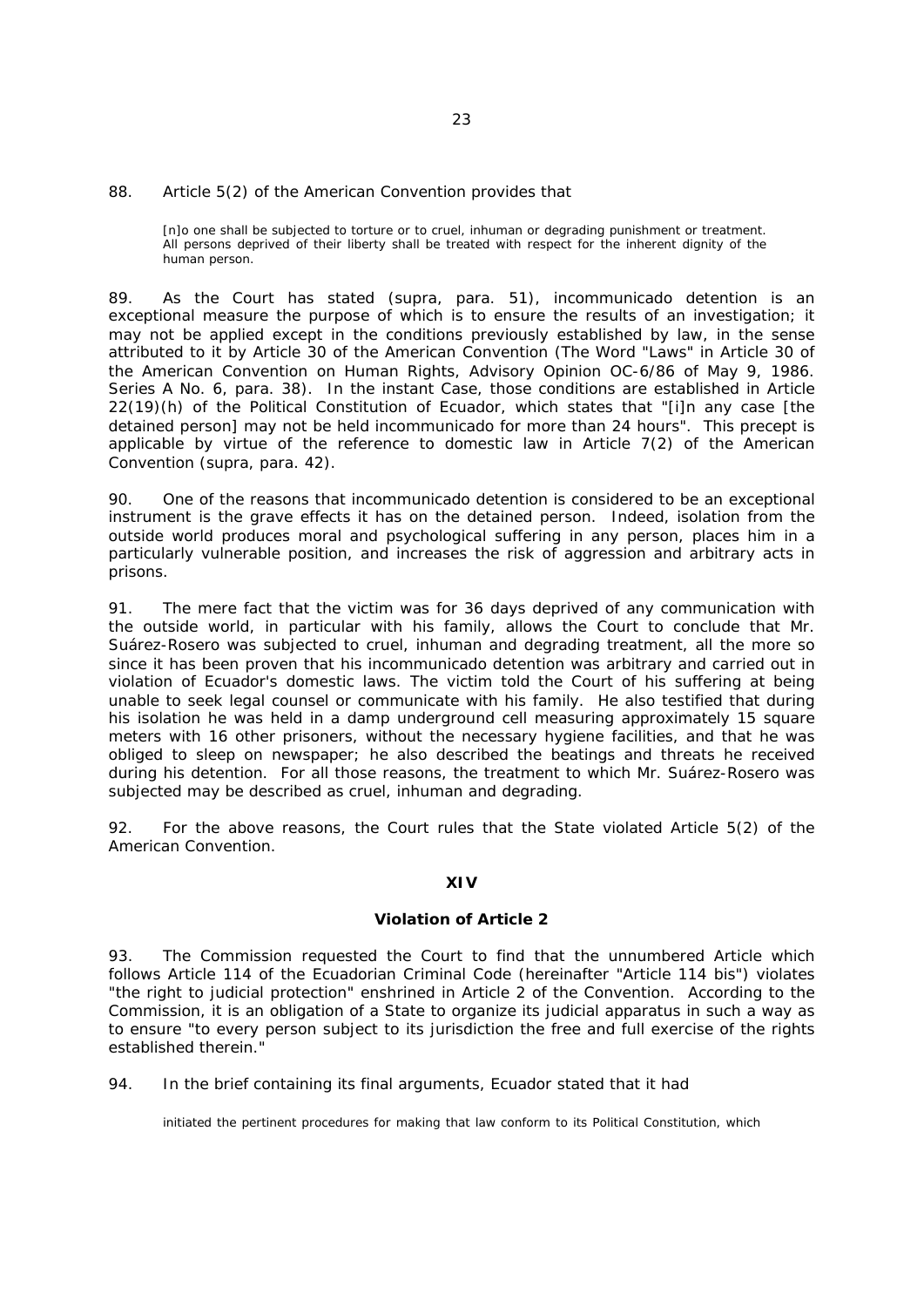is the Supreme Law to which all other lesser laws and provisions are subordinated.

#### 95. The aforementioned Article 114 *bis* provides that

[p]ersons who, having been kept in detention for a time equal to or greater than one-third of the period established in the Criminal Code as the maximum sentence for the offense with which they are charged, have neither had their case discontinued nor been committed to trial, shall be immediately released by the judge hearing the case.

Likewise, persons, who have been kept in detention without sentence for a time equal to or greater than half the period established by the Criminal Code as the maximum sentence for the offense with which they are charged, shall be released by the criminal court hearing the case.

These provisions do not include persons charged with offenses punished under the Law on Narcotic Drugs and Psychotropic Substances.

### 96. Article 2 of the Convention establishes that

[w]here the exercise of any of the rights or freedoms referred to in Article 1 is not already ensured by legislative or other provisions, the States Parties undertake to adopt, in accordance with their constitutional processes and the provisions of this Convention, such legislative or other measures as may be necessary to give effect to those rights and freedoms.

97. As the Court has maintained, the States Parties to the Convention may not order measures that violate the rights and freedoms recognized therein (*International Responsibility for the Promulgation and Enforcement of Laws in Violation of the Convention (Arts. 1 and 2 American Convention on Human Rights),* Advisory Opinion OC-14/94 of December 9, 1994. Series A No. 14, para. 36). Whereas the first two provisions of Article 114 *bis* of the Ecuadorian Criminal Code accord detained persons the right to be released when the conditions indicated exist, the last paragraph of the same article contains an exception to that law.

98. The Court considers that this exception deprives a part of the prison population of a fundamental right, on the basis of the crime of which it is accused and, hence, intrinsically injures everyone in that category. This rule has been applied in the specific case of Mr. Suárez-Rosero and has caused him undue harm. The Court further observes that, in its opinion, this law violates *per se* Article 2 of the American Convention, whether or not it was enforced in the instant case.

99. In conclusion, the Court points out that the exception contained in the aforementioned Article 114 *bis* violates Article 2 of the Convention in that Ecuador has not taken adequate measures under its domestic law to give effect to the right enshrined in Article 7(5) of the Convention.

### **XV**

#### **On Articles 11 and 17**

100. The Commission contended that Mr. Suárez-Rosero's 36-day incommunicado detention constituted an unwarranted restriction of his family's right to be informed of his situation, thus impairing the rights established in Articles 11 and 17 of the American Convention.

101. The State did not contest this argument in its answer to the application.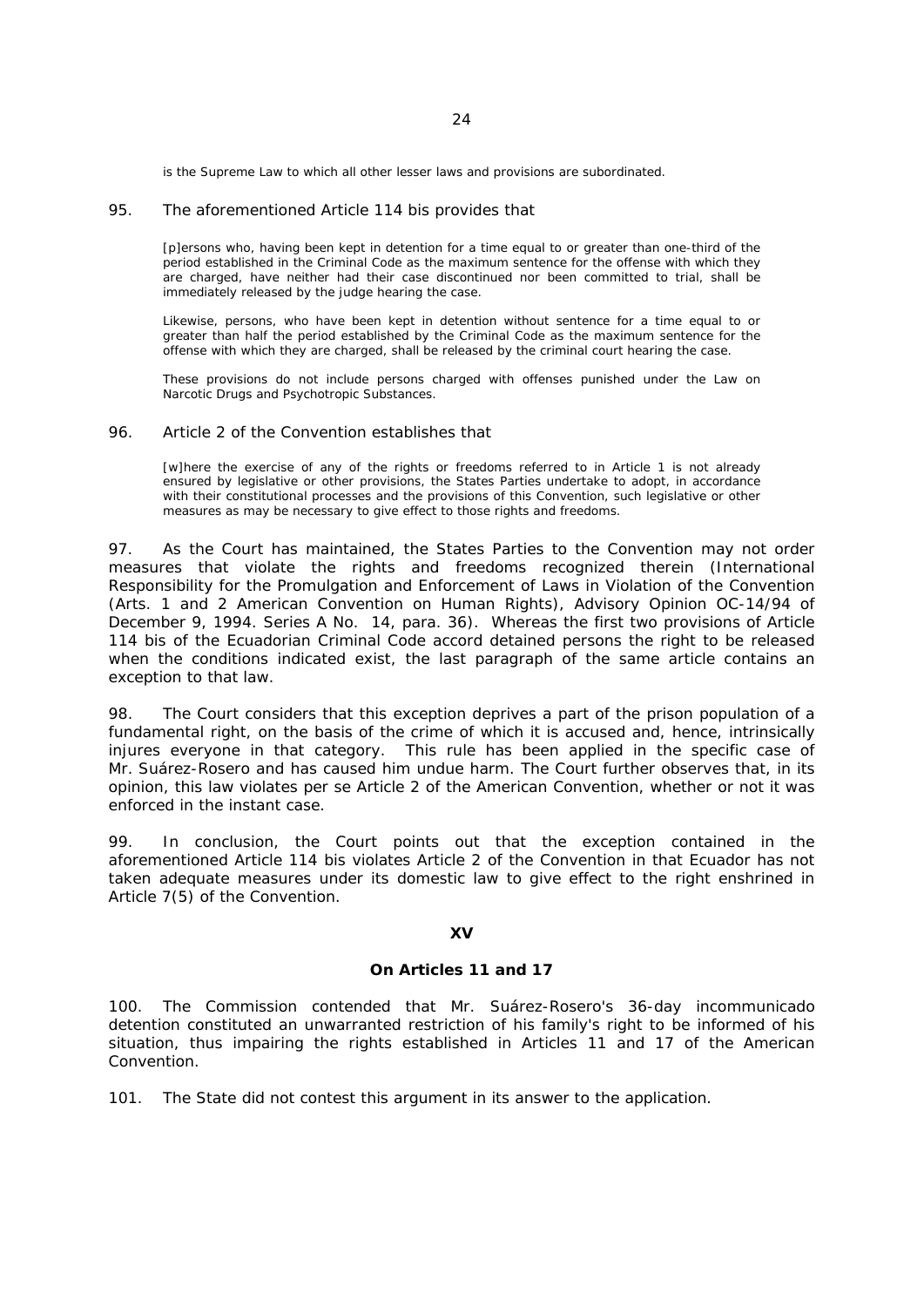102. The Court is of the opinion that the effects that Mr. Suárez-Rosero's incommunicado detention may have had on his family would derive from the violation of Articles 5(2) and 7(6) of the American Convention. Those consequences may be taken up by this Court at the Reparations Stage.

#### **XVI**

# **Application of Article 63(1)**

# 103. Article 63(1) of the American Convention provides that

[i]f the Court finds that there has been a violation of a right or freedom protected by this Convention, the Court shall rule that the injured party be ensured the enjoyment of his right or freedom that was violated. It shall also rule, if appropriate, that the consequences of the measure or situation that constituted the breach of such right or freedom be remedied and that fair compensation be paid to the injured party.

104. In the application, the Commission requested the Court to decide

a. that Ecuador must release Mr. Suárez-Rosero forthwith, without prejudice to the continuation of the case against him;

b. that Ecuador must guarantee an exhaustive and prompt trial of the case against Mr. Suárez-Rosero, and adopt effective measures to ensure that this type of violation does not recur in future;

c. that Ecuador must conduct an investigation to determine those responsible for the violations in the instant case and punish them; and

d. that Ecuador must make reparation to Mr. Suárez-Rosero for the consequences of the violations committed.

105. There is no point to the Commission's first request inasmuch as it was made prior to Mr. Suárez-Rosero's release.

106. With regard to the Commission's second request, Ecuador presented the Court with documents to prove that the case against Mr. Suárez-Rosero had already been adjudicated (*supra,* para. 71). The Commission did not contest this fact and, although during the public hearing held at the Court Mr. Suárez-Rosero mentioned the existence of an appeal of that judgment, there is no evidence to support his statement (*supra,* para. 71). It is therefore unnecessary for the Court to refer to the first part of that request. Regarding the second part, the Court declares that Ecuador is obliged, in accordance with the general duties to respect rights and adopt provisions under domestic law (Article 1(1) and (2) of the Convention), to adopt such measures as may be necessary to ensure that violations such as those established in the instant case never again occur in its jurisdiction.

107. In view of the above, the Court is of the opinion that Ecuador must order an investigation to identify and, as appropriate, punish those responsible for the human rights violations referred to in this Judgment.

108. It is obvious that in the instant case the Court cannot determine that the injured party be guaranteed the enjoyment of his right or freedom that has been violated. However, it is proper that reparation be made for the consequences of the situation that constituted the violation of the specific rights in this Case, which must include fair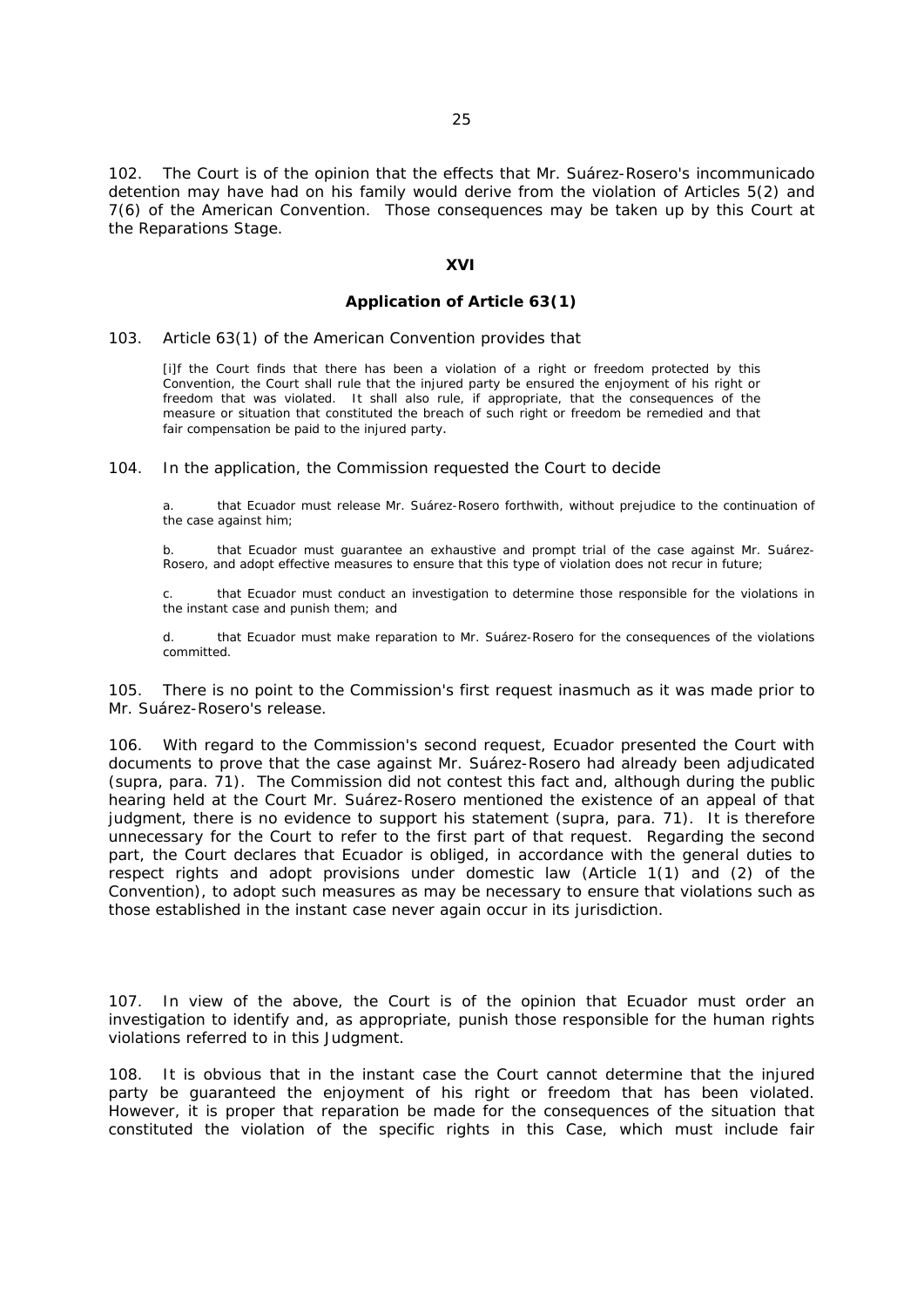compensation and reimbursement of any expenses which the victim and his relatives may have incurred in their representations in connection with this proceeding.

109. In order to determine the reparations, the Court will require sufficient information and evidence, for which purpose it orders that the appropriate stage of the procedure be initiated, and, to this end, authorizes its President to adopt in due course such measures as may be necessary.

### **XVII**

## **Operative Paragraphs**

110. Now, therefore**, THE COURT,**

unanimously

1. Finds that the State of Ecuador violated, to the detriment of Rafael Iván Suárez-Rosero, Article 7 of the American Convention on Human Rights, in relation to Article 1(1) of the same, in the terms indicated in paragraphs 38 to 66 of this Judgment.

unanimously

2. Finds that the State of Ecuador violated, to the detriment of Rafael Iván Suárez-Rosero, Article 8 of the American Convention on Human Rights, in relation to Article 1(1) of the same, in the terms indicated in paragraphs 57 to 83 of this Judgment.

unanimously

3. Finds that the State of Ecuador violated, to the detriment of Rafael Iván Suárez-Rosero, Article 5 of the American Convention on Human Rights, in relation to Article 1(1) of the same, in the terms indicated in paragraphs 84 to 92 of this Judgment.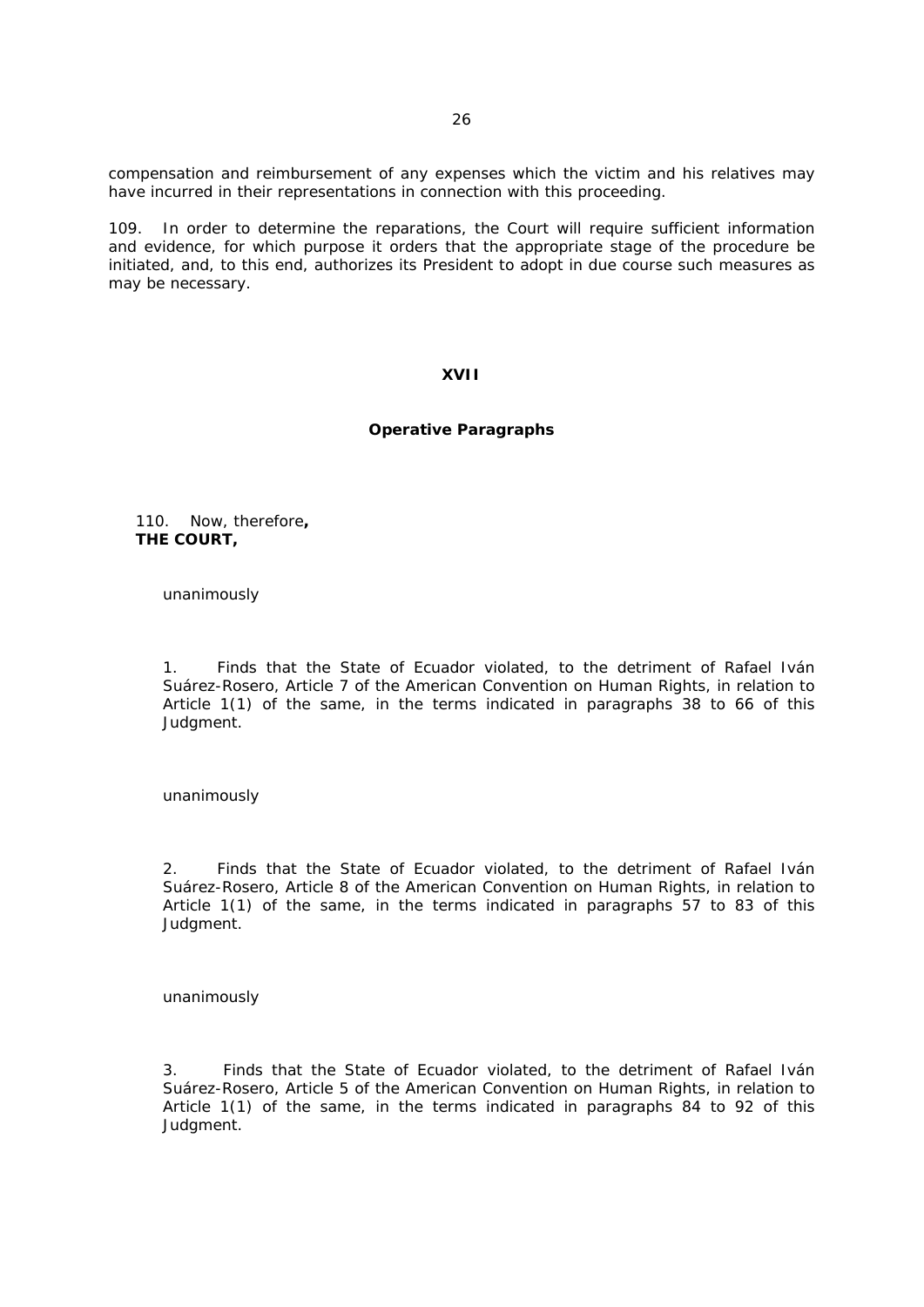unanimously

4. Finds that the State of Ecuador violated, to the detriment of Rafael Iván Suárez-Rosero, Article 25 of the American Convention on Human Rights, in relation to Article 1(1) of the same, in the terms indicated in paragraphs 61 to 66 of this Judgment.

unanimously

5. Finds that the final paragraph of the unnumbered article after Article 114 of the Criminal Code of Ecuador violates Article 2 of the American Convention on Human Rights, in relation to Articles 7(5) and 1(1) of the same.

unanimously

6. Decides that Ecuador must order an investigation to determine the persons responsible for the human rights violations referred to in this judgment and, where possible, punish them.

unanimously

7. Decides that Ecuador is obliged to pay a fair indemnity to the victim and his relatives and to compensate them for any expenses incurred in their representations relating to this proceeding.

unanimously

8. Orders the initiation of the Reparations Stage, for which purpose it authorizes the President to adopt in due course such measures as may be necessary.